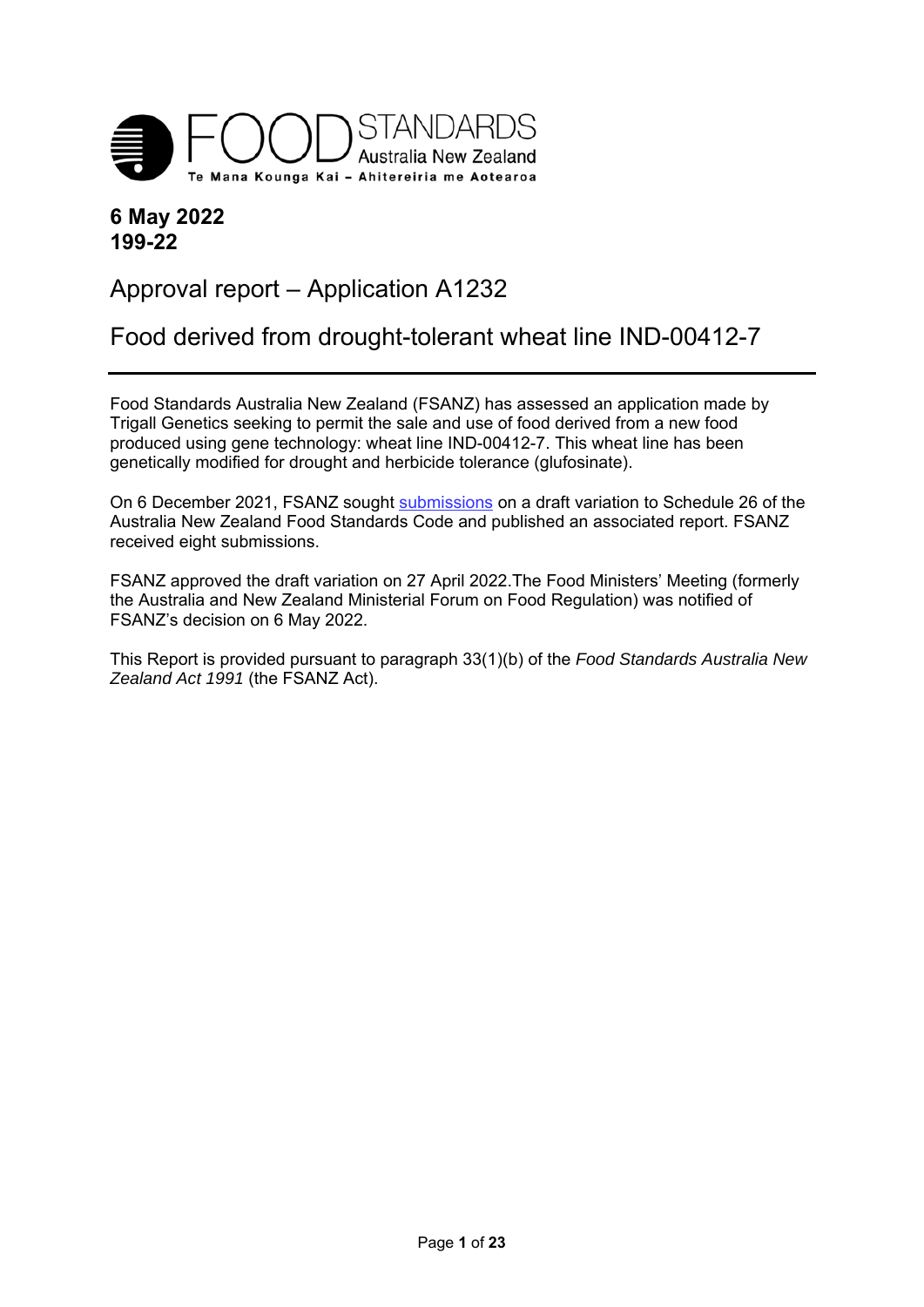# Table of contents

| $\mathbf{1}$   |        |                                                                                              |  |
|----------------|--------|----------------------------------------------------------------------------------------------|--|
| 1.1            |        |                                                                                              |  |
| 1.2            |        |                                                                                              |  |
| 1.3            |        |                                                                                              |  |
| 1.4            |        |                                                                                              |  |
| 1.5            |        |                                                                                              |  |
| 1.6            |        |                                                                                              |  |
| $\overline{2}$ |        |                                                                                              |  |
| 2.1            |        |                                                                                              |  |
| 2.2            |        |                                                                                              |  |
|                | 2.3    |                                                                                              |  |
|                | 2.3.1  |                                                                                              |  |
|                | 2.3.2  |                                                                                              |  |
|                | 2.3.3  |                                                                                              |  |
|                | 2.3.4  |                                                                                              |  |
|                | 2.4    |                                                                                              |  |
|                | 2.4.1  |                                                                                              |  |
|                | 2.4.2  |                                                                                              |  |
|                | 2.5    |                                                                                              |  |
|                | 2.5.1  |                                                                                              |  |
|                | 2.5.2. |                                                                                              |  |
| 3              |        |                                                                                              |  |
| 4              |        |                                                                                              |  |
|                |        | ATTACHMENT A - APPROVED DRAFT VARIATION TO THE AUSTRALIA NEW ZEALAND FOOD STANDARDS CODE  20 |  |

## **Supporting document**

The following documents which informed the assessment of this application are available on the FSANZ website<sup>1</sup>

SD<sub>1</sub> Supporting document 1 (safety assessment)

<sup>1</sup> https://www.foodstandards.gov.au/code/applications/Pages/A1232-%20Food%20derived%20from%20drought-tolerant%20and%20herbicide-<br>tolerant%20wheat%20line%20IND-00412-7%E2%80%99.aspx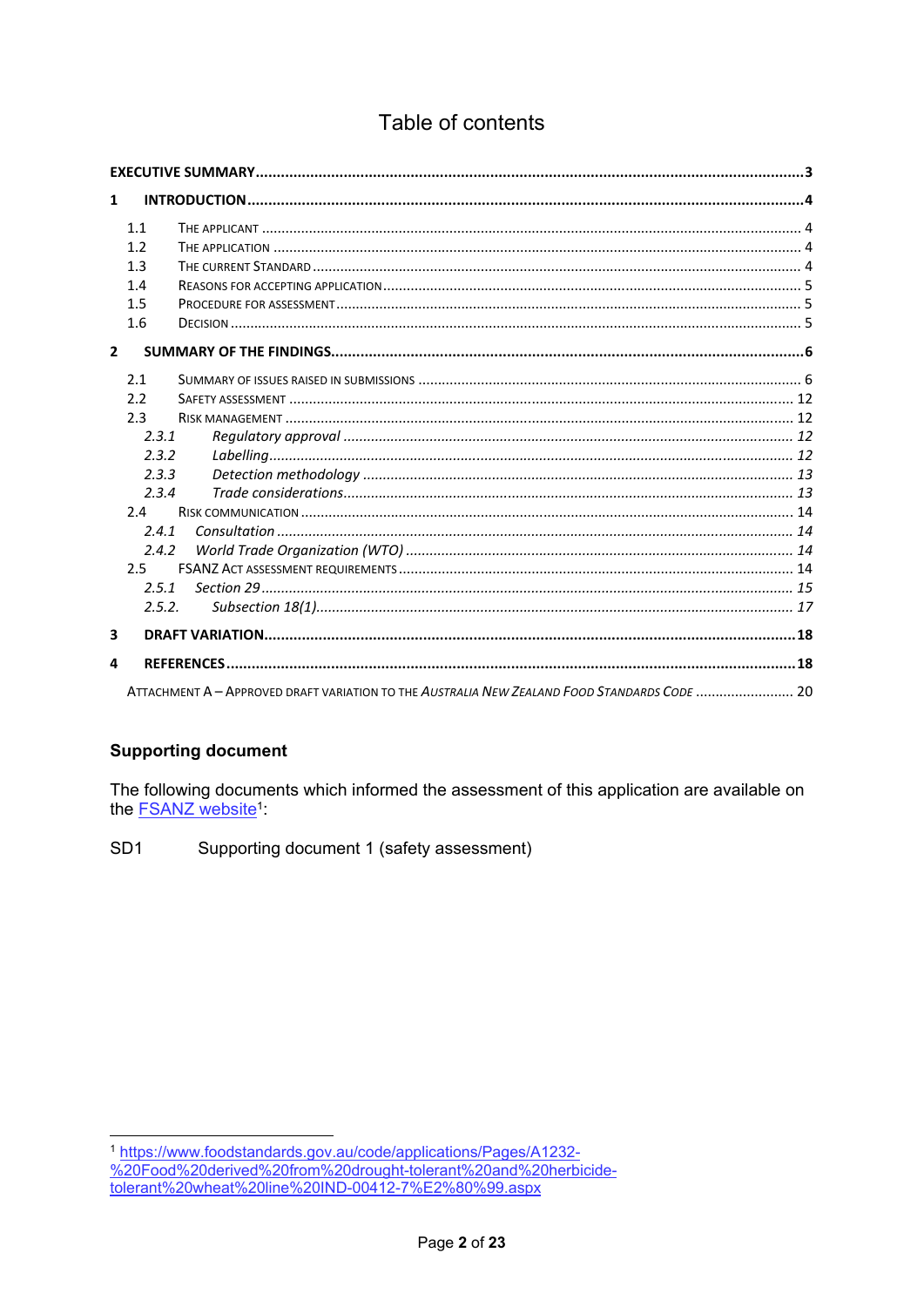# **Executive summary**

Food Standards Australia New Zealand (FSANZ) received an application from Trigall Genetics seeking a variation to Schedule 26 in the Australia New Zealand Food Standards Code (the Code) to permit the sale and use of food derived from a new food produced using gene technology (GM food): wheat line IND-00412-7. Wheat line IND-00412-7 has been genetically modified for tolerance to drought and to the herbicide glufosinate.

The primary objective of FSANZ in developing or varying a food regulatory measure, as stated in section 18 of the *Food Standards Australia New Zealand Act 1991* (FSANZ Act), is the protection of public health and safety. Accordingly, the safety assessment is a central part of considering an application.

The safety assessment of wheat line IND-00412-7 is in Supporting Document 1 (SD1). No public health and safety concerns have been identified. Based on the data provided and other information, food derived from wheat line IND-00412-7 is considered to be as safe for human consumption as food derived from conventional non-GM wheat cultivars.

Existing labelling requirements for GM food will apply to food derived from wheat line IND-00412-7 in accordance with the Code.

Following assessment and the preparation of a draft variation, FSANZ called for submissions regarding the draft variation on 6 December 2022. Eight submissions were received. FSANZ has had regard to these submissions (see Section 2.1).

For the reasons summarised in this report, FSANZ has decided to approve the draft variation proposed following assessment without change. The approved draft variation amends Schedule 26 of the Code by inserting a reference to 'drought-tolerant and herbicide-tolerant wheat line IND-00412-7' in the table to subsection S26—3(4). The effect of the approved draft variation is to permit the use and sale of food derived from this wheat line in accordance with the Code.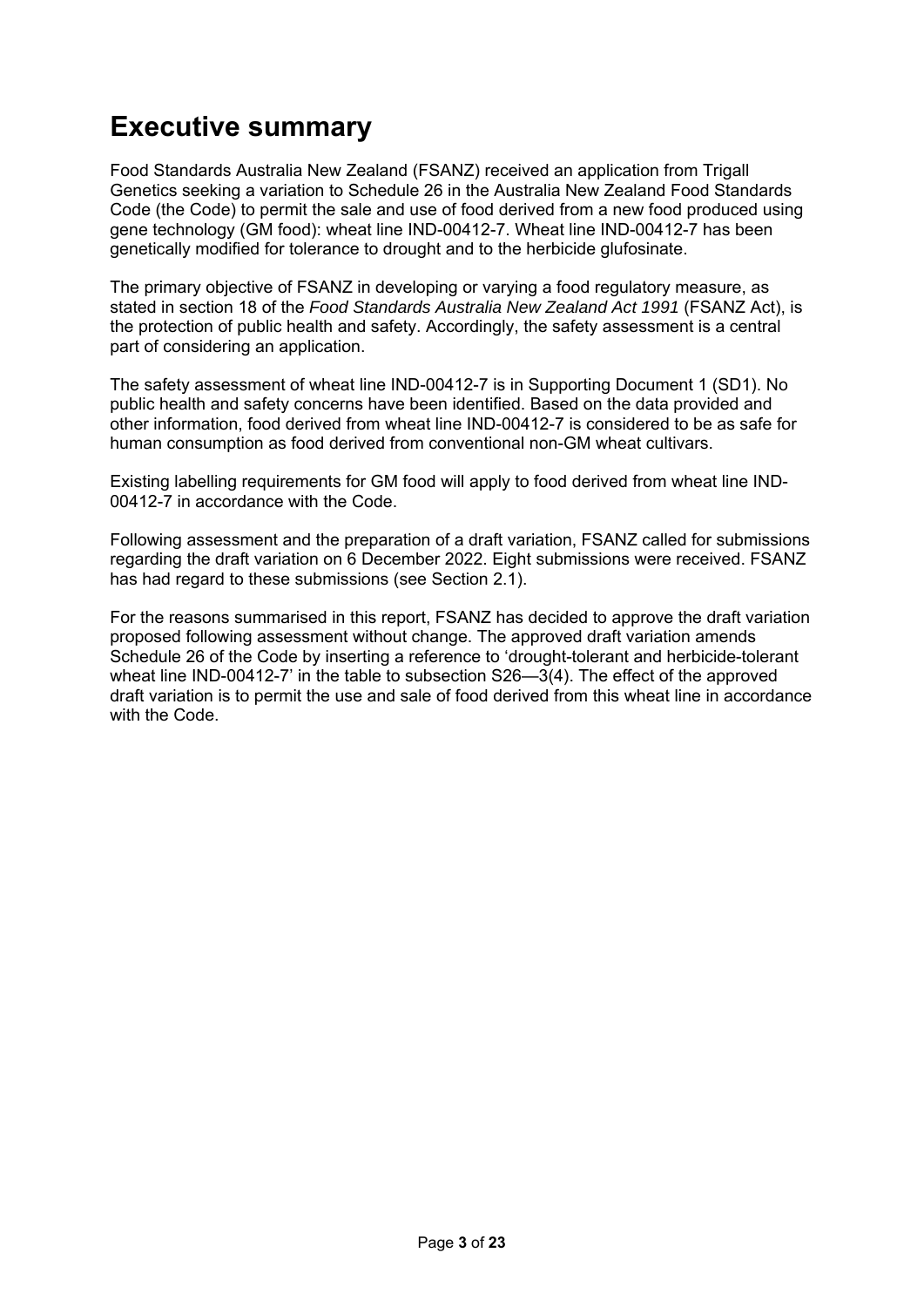# **1 Introduction**

# **1.1 The applicant**

Trigall Genetics is a Uruguay-based joint venture between Bioceres Crop Solutions and Florimond Desprez.

# **1.2 The application**

Application A1232 was submitted on 8 June 2021. It seeks approval for the sale and use of food derived from a new food produced using gene technology (GM food): wheat line IND-00412-7. Wheat line IND-00412-7 has been genetically modified for tolerance to drought and to the herbicide glufosinate.

Drought tolerance is conferred by the expression of the novel transcription factor HaHB4, encoded by the *HaHB4* gene from sunflower. The novel transcription factor regulates gene transcription in the wheat in response to environmental stressors such as drought. The HaHB4 protein has not previously been assessed by Food Standards Australia New Zealand (FSANZ).

Tolerance to glufosinate ammonium is achieved through expression of the enzyme phosphinothricin acetyltransferase (PAT), encode by the *bar* gene from the soil bacterium *Streptomyces hygroscopicus.* The PAT protein has previously been assessed by FSANZ.

Food derived from wheat line IND-00412-7 may enter the Australian and New Zealand food supply as imported food products. These may include flour, bread, pasta, biscuits and other baked products. Permission to cultivate wheat line IND-00412-7 or to import viable seeds into Australia or New Zealand would require prior regulatory assessment and approval by the Gene Technology Regulator (GTR)<sup>2</sup> in Australia and the Environmental Protection Authority (EPA)3 in New Zealand. No such permissions currently exist.

## **1.3 The current Standard**

 $\overline{a}$ 

Pre-market approval is necessary before GM foods can enter the Australian and New Zealand food supply. GM foods are only approved after a comprehensive pre-market safety assessment. Standard 1.5.2 of the Australia New Zealand Food Standards Code (the Code) sets out the permission and conditions for the sale of food that consists of, or has as an ingredient, a GM food. Foods that have been assessed and approved are listed in Schedule 26 of the Code.

Subject to certain exceptions listed below, section 1.5.2—4 requires food to be labelled as 'genetically modified' where novel DNA and/or novel protein remains present in the final food.

Additionally, foods listed in subsections S26—3(2), (2A) and (3) of Schedule 26 must also be labelled with the words 'genetically modified', as well as any other additional labelling required by the Schedule, regardless of the presence of novel DNA or novel protein in the foods. These foods are considered to have an altered characteristic, such as an altered composition or nutritional profile, when compared to the existing counterpart food that is not

 $2$  The Office of the Gene Technology Regulator (OGTR) provides administrative support to the Gene Technology Regulator in the performance of functions under the *Gene Technology Act 2000.*

<sup>3</sup> The EPA implements and enforces the *Hazardous Substances and New Organisms* (HSNO) *Act 1996.*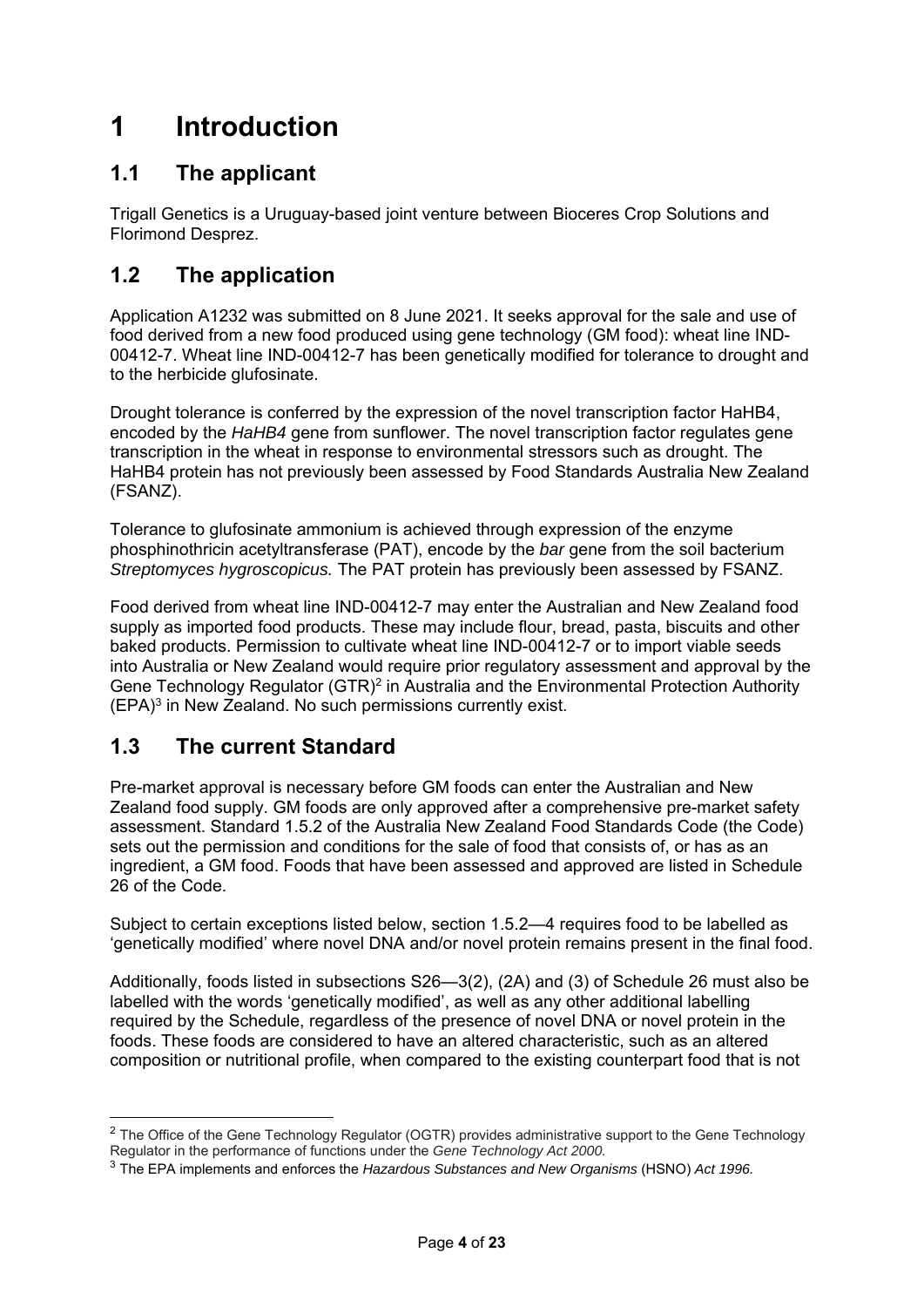produced using gene technology.

The requirement to label as 'genetically modified' applies to foods for sale that consist of, or have as an ingredient (including food additives and processing aids), food that is a *genetically modified food*4. Standard 1.2.1 provides that the requirements imposed by section 1.5.2—4 generally apply only to foods for retail sale and to foods sold to a caterer (see subsection 1.2.1—8(1) and section 1.2.1—15 respectively).

The labelling requirement in section 1.5.2—4 does not apply if the genetically modified food:

- has been highly refined (other than food that is considered to have an altered characteristic as described above), where the effect of the refining process is to remove novel DNA or novel protein;
- is a substance used as a processing aid or a food additive, where novel DNA or novel protein from the substance does not remain present in the final food;
- is a flavouring substance present in the food in a concentration of no more than 1g/kg (0.1%); or
- is unintentionally present in the food in an amount of no more than 10g/kg (or 1%) of each ingredient.

The above labelling requirement also does not apply if the food for sale is intended for immediate consumption and is prepared and sold from food premises and vending vehicles, including restaurants, take away outlets, caterers or self-catering institutions.

If the food for sale is not required to bear a label, the labelling information in section 1.5.2—4 must accompany the food or be displayed in connection with the display of the food (in accordance with subsections 1.2.1—9(2) and (3)).

Subsection 1.1.1—10(8) of Standard 1.1.1 states that food for sale must comply with all relevant labelling requirements imposed by the Code for that food.

## **1.4 Reasons for accepting application**

The application was accepted for assessment because:

- it complied with the procedural requirements under subsection 22(2) of the *Food Standards Australia New Zealand Act 1991* (the FSANZ Act)
- it related to a matter that warranted the variation of a food regulatory measure
- it was not so similar to a previous application for the variation of a food regulatory measure that it ought to be rejected.

## **1.5 Procedure for assessment**

The application was assessed under the General Procedure.

## **1.6 Decision**

-

The draft variation as proposed following assessment was approved without change. The

<sup>4</sup> Subsection 1.5.2—4(5) defines *genetically modified food* to mean 'a \*food produced using gene technology that:

<sup>(</sup>a) contains novel DNA or novel protein; or

<sup>(</sup>b) is listed in Section S26—3 as subject to the condition that its labelling must comply with this section' (*that being section 1.5.2—4*).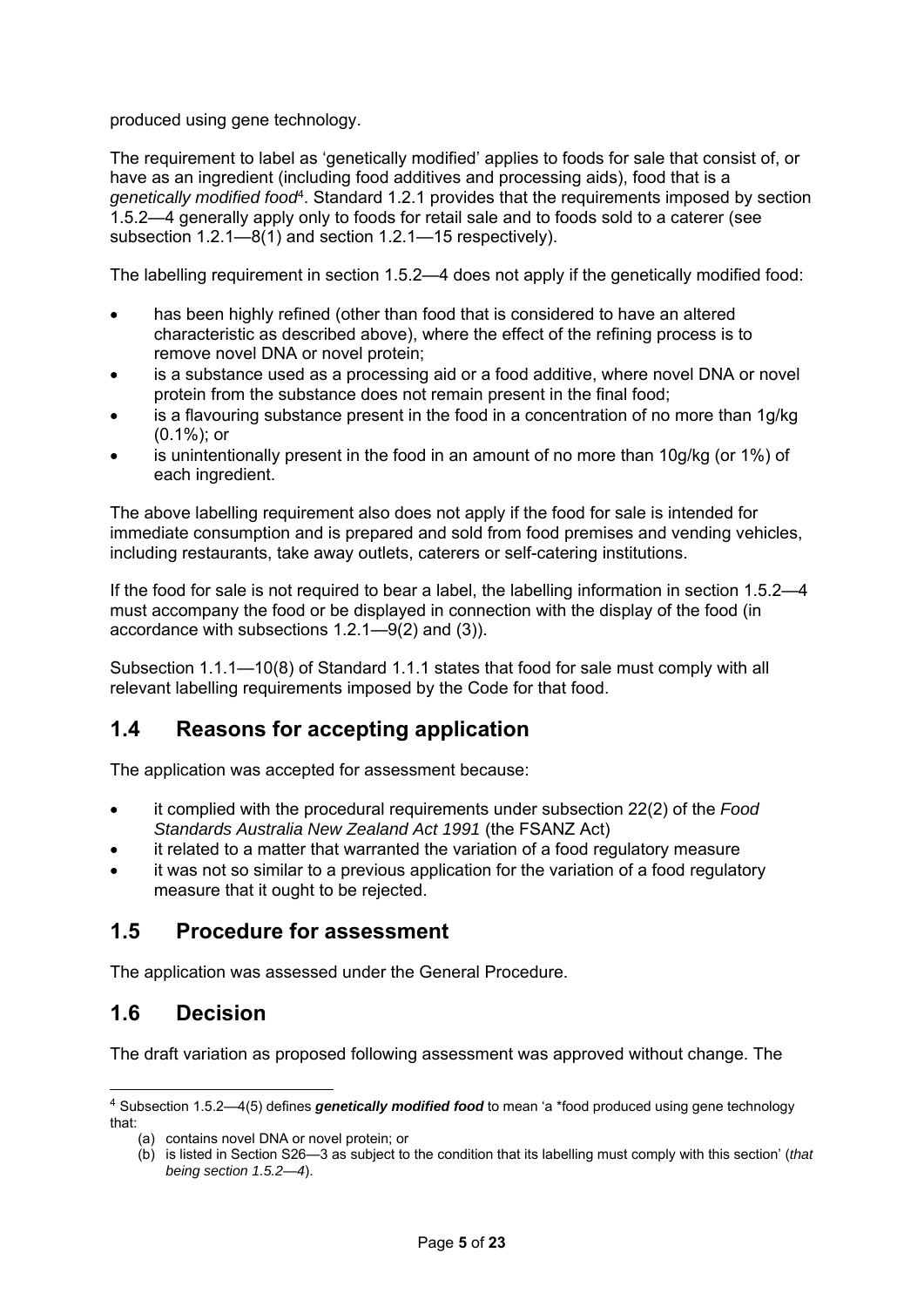approved draft variation takes effect on the date of gazettal. The approved draft variation is at Attachment A.

The related explanatory statement is at Attachment B. An explanatory statement is required to accompany an instrument if it is lodged on the Federal Register of Legislation.

# **2 Summary of the findings**

## **2.1 Summary of issues raised in submissions**

FSANZ called for submissions on a proposed draft variation on 6 December 2021. The consultation period was eight weeks.

A total of eight submissions were received. Submissions in support of the proposed draft variation to Schedule 26 were received from:

- Victorian Department of Health and the Victorian Department of Jobs, Precincts and Regions
- New Zealand Food Safety (NZFS)
- Grain Producers South Australia Ltd (GPSA)
- Murdoch University, WA State Agricultural Biotechnology Centre
- one private individual

NZFS and Murdoch University stated their agreement with FSANZ's safety assessment conclusions (Section 2.2) that no potential public health and safety concerns have been identified and that food from wheat line IND-00412-7 is safe for human consumption. Murdoch University also noted that wheat line IND-00412-7 demonstrates up to a 20% increase in yield under circumstances of water stress, which is of great interest to countries where drought is a limiting factor for agricultural production. The GPSA stated that GM plant varieties such as wheat line IND-00412-7 have the potential to increase sustainability and profitability by reducing impacts from environmental stressors, as well as increasing yield potential and nutritional value.

Submissions opposing the proposed draft variation were received from:

- Allied Pinnacle Pty Ltd (Australia)
- Champion Flour Milling Ltd
- George Weston Foods Limited

Responses to issues raised in submissions are provided in Table 1.

Some submissions raised issues that are not part of FSANZ's responsibility. For example issues related to wheat cultivation in Australia and New Zealand, farming practices, the environment, trade and general GM issues not directly related to FSANZ's food safety assessment. Where possible, links to other sources of information regarding these issues have been provided in FSANZ's responses in Table 1.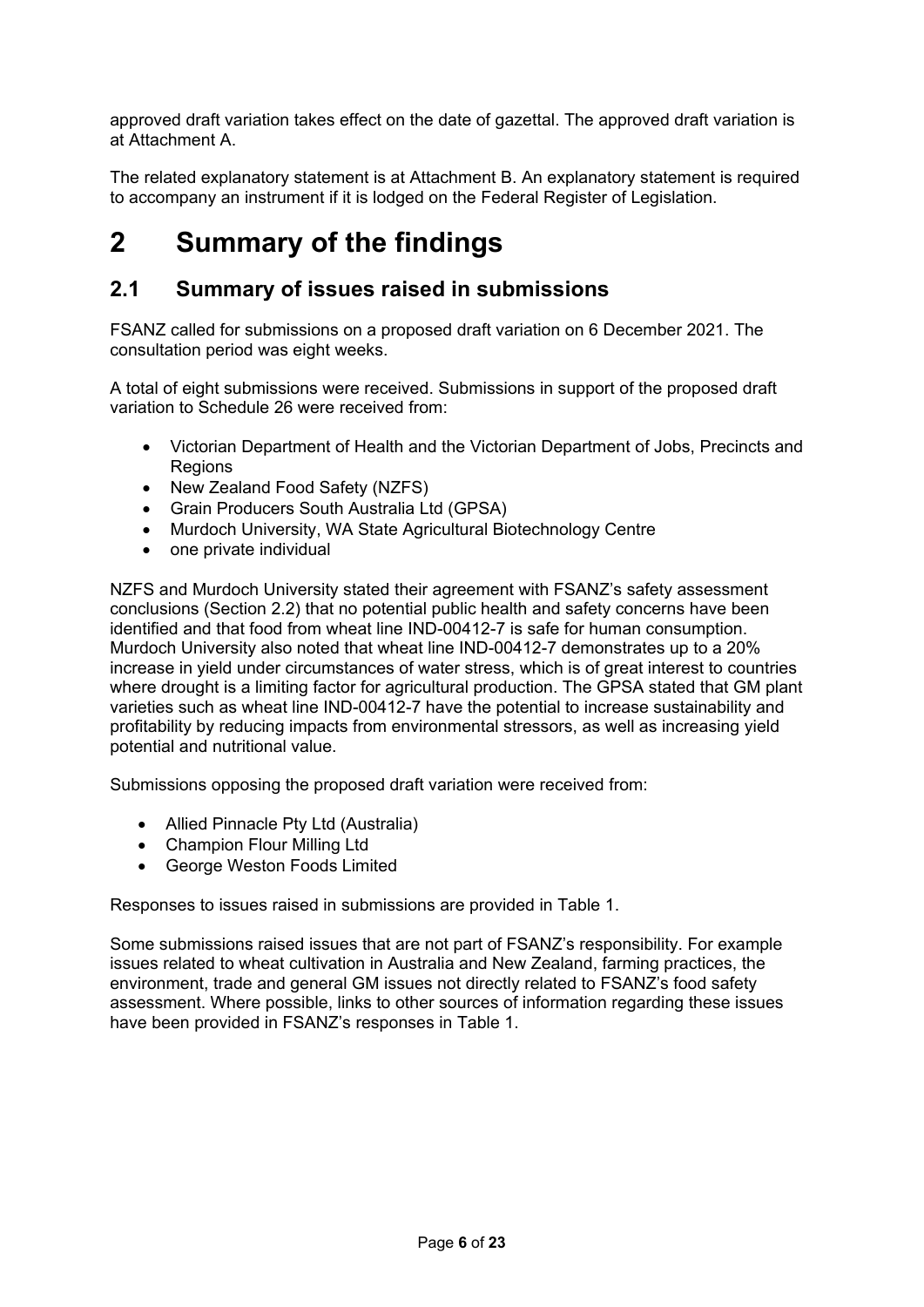# **Table 1: Summary of issues raised or implied by submissions**

| <b>Issue</b>                                                                                                                                                                                                                                                                                                          | <b>Raised by</b>                                     | <b>FSANZ response</b>                                                                                                                                                                                                                                                                                                                                                                                                                                                                                                                                                                                                                                                                                                                                                                                                                                                                                                                                                                                                                                                                                                                                                                                                                                             |  |
|-----------------------------------------------------------------------------------------------------------------------------------------------------------------------------------------------------------------------------------------------------------------------------------------------------------------------|------------------------------------------------------|-------------------------------------------------------------------------------------------------------------------------------------------------------------------------------------------------------------------------------------------------------------------------------------------------------------------------------------------------------------------------------------------------------------------------------------------------------------------------------------------------------------------------------------------------------------------------------------------------------------------------------------------------------------------------------------------------------------------------------------------------------------------------------------------------------------------------------------------------------------------------------------------------------------------------------------------------------------------------------------------------------------------------------------------------------------------------------------------------------------------------------------------------------------------------------------------------------------------------------------------------------------------|--|
| FSANZ's assessment was not<br>independent.                                                                                                                                                                                                                                                                            | Allied Pinnacle,<br><b>Champion Flour</b><br>Milling | FSANZ is an independent statutory agency established by the Food Standards Australia New<br>Zealand Act 1991. FSANZ assessed the application independently in accordance with that Act.<br>FSANZ's assessment relied on a data package supplied by the applicant that consisted of quality<br>assured raw experimental data for the GM food. The data package supplied by the applicant<br>complied with the FSANZ data requirements as set out in the FSANZ Application Handbook.<br>FSANZ did not accept the data package at face value. FSANZ made its own assessment of the<br>data to reach an independent conclusion about the safety of the food and did not rely on the data<br>package alone. FSANZ's assessment also considered and relied on a range of other information<br>from the scientific literature, other applications to FSANZ, other government agencies and the<br>public.                                                                                                                                                                                                                                                                                                                                                                 |  |
| Inconclusive evidence that no<br>unintentional unknown proteins are<br>produced in the wheat grain from<br>broken fragments of gus and bla<br>genes that are generated during the<br>particle bombardment process;<br>unintended effects and potential for<br>allergenicity and toxicity concerns<br>on human health. | Allied Pinnacle,<br><b>Champion Flour</b><br>Milling | FSANZ does not agree that the available evidence is inconclusive.<br>For the reasons outlined in the safety assessment, no protein products from the bla and gus genes<br>are expected in wheat line IND-00412-7 (Section 3.4.1 and Section 4 of the SD1). In the unlikely<br>scenario that the bla or gus sequences were to be expressed, the data shows there are no<br>allergenic or toxicity concerns for human health (Section 3.4.3 of the SD1). FSANZ notes the<br>safety of the bla and gus genes has been assessed by FSANZ in a number of previous<br>applications (A375, A378, A380, A383, A387, A436, A481). The presence of these genes or gene<br>fragments does not raise any safety concerns.<br>FSANZ notes unintended changes are not unique to GM food and occur with all forms of genetic<br>modification including conventional breeding. The accumulated evidence and regulatory<br>experience over the last 25 years does not support the hypothesis that GM foods have a greater<br>propensity for unintended changes or that the technology is itself inherently harmful or a major<br>source of risk to the consumer, compared to conventional forms of breeding (Herman & Price<br>2013, Ricroch 2013, Ladics et al 2015, FSANZ 2019). |  |
| Lack of data on any chemical<br>residues in the food (bran or<br>endosperm) derived from wheat line<br>IND-00412-7; the impact of<br>herbicide tolerance on chemical<br>residues, human health and the<br>environment including biodiversity<br>has not been considered.                                              | Allied Pinnacle,<br><b>Champion Flour</b><br>Milling | The GM food safety assessment does not determine the amount of herbicide residue that is<br>allowed to be present on a GM food. This is done through a separate process that is applied to<br>both conventionally bred (non-GM) and GM crops.<br>Residues of agricultural and veterinary chemicals can only legally be present on food if they<br>comply with maximum residue limits (MRLs). MRLs specify how much residue is allowed to remain<br>in a harvested crop after the chemical has been sprayed and ensures that residue levels are kept<br>as low as possible. The same MRL applies whether the food comes from a non-GM or GM crop.                                                                                                                                                                                                                                                                                                                                                                                                                                                                                                                                                                                                                  |  |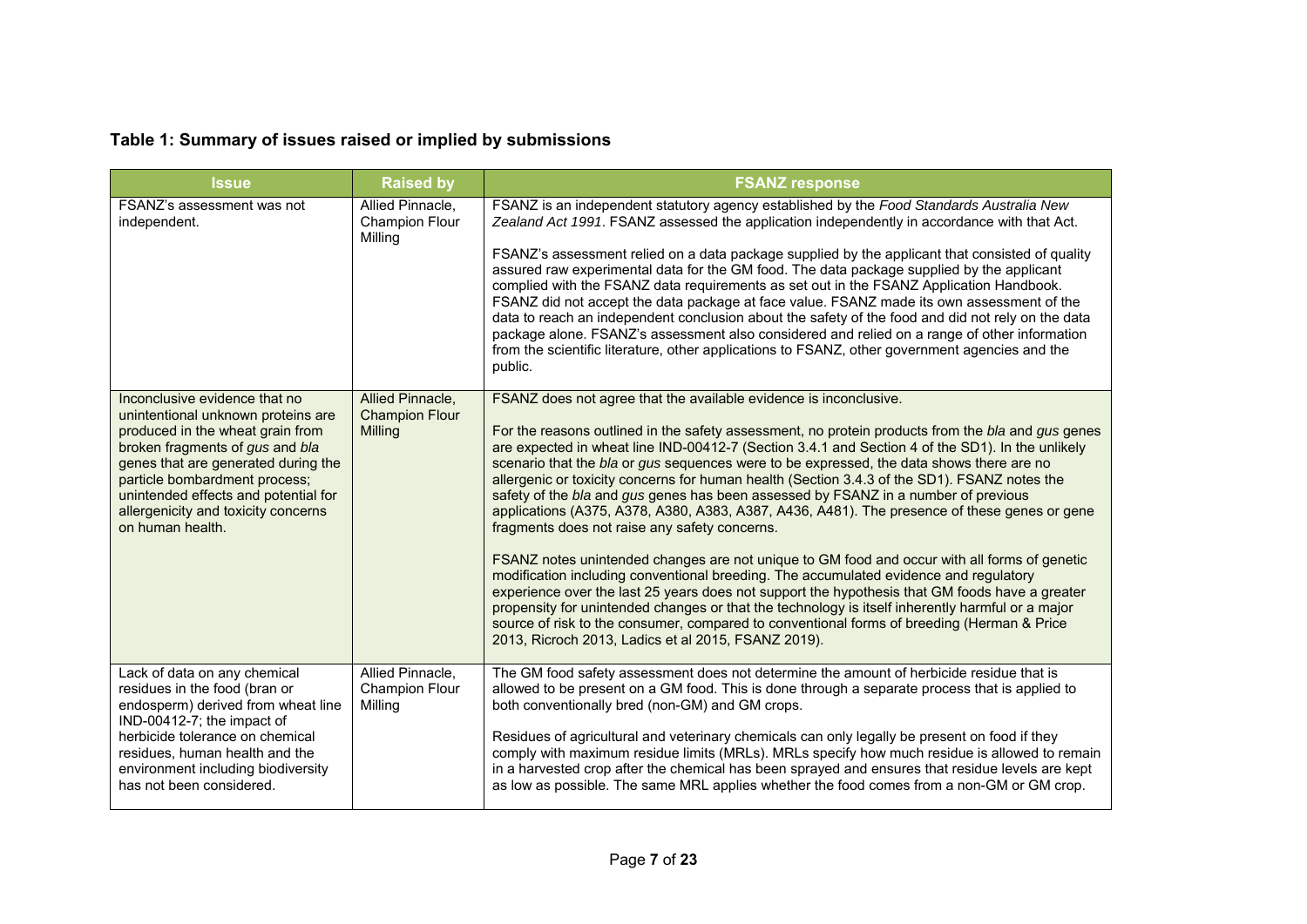|                                            | Regular monitoring by FSANZ of residues in ready-to-eat foods shows that residue levels are<br>generally very low and do not pose any health concerns to consumers. Regular monitoring of<br>residues in raw agricultural commodities is undertaken by other government agencies for<br>compliance purposes. This monitoring shows that MRLs are very rarely exceeded. If an<br>exceedance is found, it is reported to the relevant enforcement agency.<br>Issues regarding the environment and biodiversity are outside the scope of FSANZ's responsibility.<br>Please refer to the following Department of Agriculture, Water and the Environment website <sup>5</sup> for<br>Australia and the Environmental Protection Authority website <sup>6</sup> for New Zealand. |
|--------------------------------------------|----------------------------------------------------------------------------------------------------------------------------------------------------------------------------------------------------------------------------------------------------------------------------------------------------------------------------------------------------------------------------------------------------------------------------------------------------------------------------------------------------------------------------------------------------------------------------------------------------------------------------------------------------------------------------------------------------------------------------------------------------------------------------|
| ed Pinnacle,<br>mpion Flour<br>ing         | FSANZ notes the issue raised by the submitter, however it is outside of FSANZ's remit7 to<br>consider such matters in an assessment of the safety of a GM food.<br>The assessment of wheat line IND-00412-7 was restricted to human food safety and nutritional<br>issues. The assessment did not address any risks to the environment that may occur as the result<br>of growing wheat line IND-00412-7. Risks to the environment from wheat line IND-00412-7 would<br>be assessed by the relevant authority in the country of cultivation. Please see Table 2 in this<br>report.<br>Cultivation of wheat line IND-00412-7 or importation of viable seeds into Australia or New Zealand                                                                                   |
|                                            | would require prior regulatory assessment and approval by the GTR in Australia and the EPA in<br>New Zealand. These assessments, which are separate from FSANZ's food safety assessments,<br>would consider any potential risks to the environment.<br>Additional information about herbicide-tolerance traits, weed resistance and changes in weed<br>management measures in Australia can be found in the following report on the OGTR website <sup>8</sup> .                                                                                                                                                                                                                                                                                                            |
| ed Pinnacle,<br><b>Impion Flour</b><br>ing | Consumers have diverse views and perceptions in relation to the safety of GM foods <sup>9</sup> . While it<br>would not be appropriate to consider such views and perceptions as part of the safety<br>assessment, which is a scientific and evidence-based exercise, FSANZ addresses such sentiment<br>through other aspects of the assessment and public engagement process for GM foods.<br>For example, FSANZ has commissioned research into consumer sentiment as part of current work                                                                                                                                                                                                                                                                                |
|                                            | to revise and update the definitions for GM food under Proposal P1055 - Definitions for gene                                                                                                                                                                                                                                                                                                                                                                                                                                                                                                                                                                                                                                                                               |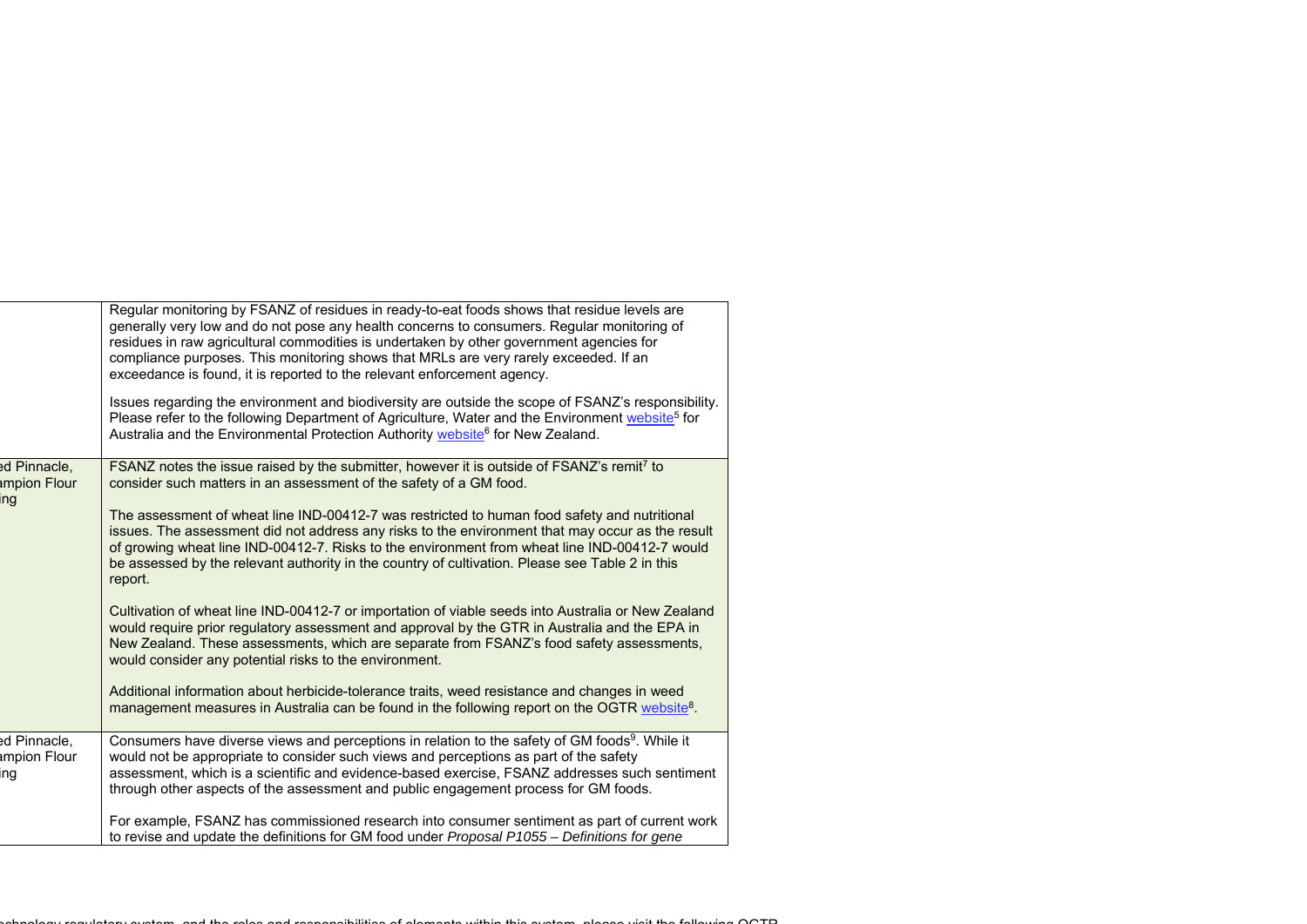|                                                                                                                                                                                                                                                                                                                                                                                                                                                                                       |                                                      | technology and new breeding techniques. As part of this research, focus groups were asked to<br>discuss how they feel about a range of different scenarios involving gene technology. One of the<br>scenarios tested was drought tolerant wheat <sup>10</sup> . The response of participants to this scenario was<br>generally positive, with a number of participants commenting on the potential benefits in terms of<br>improved production, sustainability, product quality and pricing, and combating the effects of<br>climate change. Participants did however raise a number of questions around the impact on<br>nutritional quality of the wheat, labelling and how the food would be regulated. Issues relating to<br>nutritional quality, labelling and regulation were addressed by FSANZ's assessment of wheat line<br>IND-00412-7.                                                                                                                                                                                 |
|---------------------------------------------------------------------------------------------------------------------------------------------------------------------------------------------------------------------------------------------------------------------------------------------------------------------------------------------------------------------------------------------------------------------------------------------------------------------------------------|------------------------------------------------------|-----------------------------------------------------------------------------------------------------------------------------------------------------------------------------------------------------------------------------------------------------------------------------------------------------------------------------------------------------------------------------------------------------------------------------------------------------------------------------------------------------------------------------------------------------------------------------------------------------------------------------------------------------------------------------------------------------------------------------------------------------------------------------------------------------------------------------------------------------------------------------------------------------------------------------------------------------------------------------------------------------------------------------------|
| There are risks in public<br>understanding, engagement and<br>communication with respect to<br>genetic technologies / GM food.<br>FSANZ needs to provide<br><b>Australians and New Zealanders</b><br>with information as to what is<br>genetic modification, how it is used<br>in food production, its benefits, the<br>potential risks to heath or the<br>environment, the regulations /<br>FSANZ's safety assessment and<br>how food containing GM ingredients<br>will be labelled. | Allied Pinnacle,<br><b>Champion Flour</b><br>Milling | FSANZ is aware of recommendations for better and more accessible information on genetic<br>modification and GM foods being provided to facilitate public understanding, engagement and<br>communication in relation to genetic technologies / GM food. These were the findings of a<br>systematic literature review undertaken by the Australian National University on behalf of FSANZ<br>as part of work on new breeding techniques under Proposal P1055 <sup>11</sup> .<br>Action is being taken separately to address these findings. For example, FSANZ has started<br>developing a range of communication material on GM foods and GM food labelling (fact sheets<br>and videos) which are available on the FSANZ website <sup>12</sup> . Consumer research commissioned as<br>part of Proposal P1055 can and will also be used to further expand and refine this information.                                                                                                                                              |
| Unlike other permitted foods<br>produced using gene technology in<br>Schedule 26-3, wheat flour and food<br>derived from genetically modified<br>wheat will be processing into<br>ingredients or foods for<br>consumption, such as oils and<br>animal feeds. This has a more<br>significant impact on the consumer.                                                                                                                                                                   | Allied Pinnacle,<br><b>Champion Flour</b><br>Milling | FSANZ recognises that wheat is a staple food for Australians and New Zealanders, with wheat<br>flour being used in a variety of commonly eaten food products such as bread and various other<br>baked goods. As part of the assessment of wheat line IND-00412-7, FSANZ determined such<br>products will contain novel DNA or novel protein, and therefore the wheat ingredient will need to<br>be labelled 'genetically modified'.<br>FSANZ notes that most of Australia's wheat flour is locally produced, and New Zealand<br>supplements its local wheat production primarily with imports from Australia, with very little wheat<br>flour being imported from other countries - a fact both submitters readily acknowledge in their<br>submissions. At this stage wheat line IND-00412-7 is only approved for growing in Argentina. The<br>vast majority of wheat flour exports from Argentina go to Brazil and Bolivia.<br>Based on currently available information, FSANZ anticipates the number of food products likely to |

<sup>&</sup>lt;sup>10</sup> <u>Focus groups on consumers' responses to the use of New Breeding Techniques (NBTs) in food production (foodstandards.gov.au)<br><sup>11</sup> <u>ANU NBT Literature Review REVISION (foodstandards.gov.au)</u><br><sup>12</sup> Education materials on</u>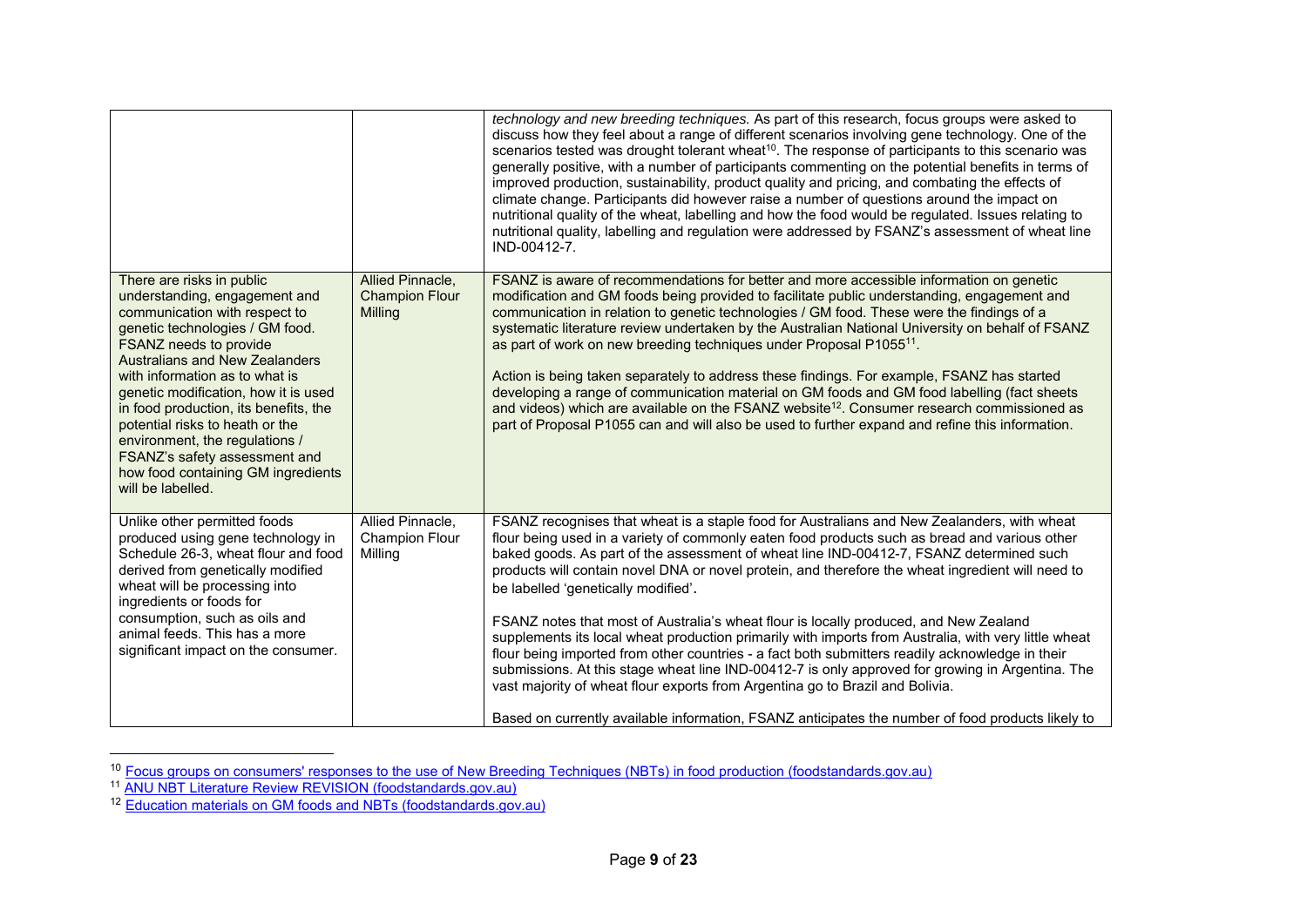|                                                                                                                                                                                                                                                                                                                                                                             |                                                                                      | contain flour from wheat line IND-00412-7 and available for sale in Australia and New Zealand will<br>be limited.                                                                                                                                                                                                                                                                                                                                                                                                                                                                                                                                                                                                                                                                                                                                                                                                                                                                                                                                                                                                                                                                                                                                                                                                         |
|-----------------------------------------------------------------------------------------------------------------------------------------------------------------------------------------------------------------------------------------------------------------------------------------------------------------------------------------------------------------------------|--------------------------------------------------------------------------------------|---------------------------------------------------------------------------------------------------------------------------------------------------------------------------------------------------------------------------------------------------------------------------------------------------------------------------------------------------------------------------------------------------------------------------------------------------------------------------------------------------------------------------------------------------------------------------------------------------------------------------------------------------------------------------------------------------------------------------------------------------------------------------------------------------------------------------------------------------------------------------------------------------------------------------------------------------------------------------------------------------------------------------------------------------------------------------------------------------------------------------------------------------------------------------------------------------------------------------------------------------------------------------------------------------------------------------|
| The compositional analysis of wheat<br>line IND-00412-7 versus control<br>showed statistical differences in<br>protein, amino acid (leucine) and<br>zinc; there would be limited food<br>industry demand for imported wheat<br>flour or wheat based foods with<br>lower levels of protein or zinc.                                                                          | Allied Pinnacle,<br><b>Champion Flour</b><br>Milling                                 | FSANZ considered a number of constituents that are important for a compositional analysis in<br>wheat (OECD 2003). While statistically significant differences were observed in a few constituents<br>(protein, leucine and zinc), mean values were well within the range of natural variation typical for<br>conventional wheat varieties.<br>These data support the conclusion that there are no nutritionally relevant differences in the levels<br>of key constituents in grain from IND-00412-7 compared to conventional wheat varieties (Section 5<br>of the SD1).                                                                                                                                                                                                                                                                                                                                                                                                                                                                                                                                                                                                                                                                                                                                                  |
| There is no benefit in supply and<br>functionality to food manufacturers<br>or to the Australian population<br>nutritional status / the consumer.                                                                                                                                                                                                                           | Allied Pinnacle,<br><b>Champion Flour</b><br>Milling                                 | The assessment of food derived from IND-00412-7 determined that, in terms of composition, there<br>are no nutritionally relevant differences between wheat line IND-00412-7 and conventional wheat<br>varieties. As a result flour from IND-00412-7 will be equivalent to conventional wheat in terms of<br>functionality. The only difference will be the presence of novel DNA and novel protein in flour from<br>IND-00412-7, which will trigger GM labelling should such flour be used as an ingredient in a food<br>product.<br>In terms of benefit to food manufacturers this is something that individual manufacturers will need<br>to weigh up in deciding whether to use such ingredients. In the event a food manufacturer makes<br>the choice to use flour from IND-00412-7 consumers will be able to exercise choice at the point of<br>purchase. Further information about GM food labelling can be found on the FSANZ website <sup>13</sup> .<br>FSANZ completed a cost benefit analysis as part of the assessment of this application. FSANZ<br>concluded that the direct and indirect benefits that would arise from permitting the sale and use of<br>food derived from wheat line IND-00412-7 most likely outweigh the associated costs (see section<br>2.5.1.1 of this report for the full analysis). |
| Approval of food derived from wheat<br>line IND00412-7 could pave the way<br>for GM wheat to be approved for<br>commercial production or could lead<br>to its importation as seed, posing a<br>significant risk to the Australian and<br>New Zealand wheat industries due<br>to the lack of infrastructure and<br>processes for keeping it segregated<br>from non-GM wheat. | Allied Pinnacle,<br><b>Champion Flour</b><br>Milling; George<br><b>Western Foods</b> | The applicant has indicated they have no intent to import seed or apply for commercial cultivation<br>in either Australia or New Zealand.<br>To be imported or grown in either Australia or New Zealand, wheat line IND-00412-7 would require<br>prior regulatory assessment and approval by the GTR in Australia and the EPA in New Zealand.<br>These processes are separate and distinct from the food approval process, and it should not be<br>assumed that a food approval for wheat line IND-00412-7 would automatically lead to approvals<br>being sought for the importation of seed or its cultivation in either Australia or New Zealand.<br>FSANZ notes the majority of GM food approvals in the Code are for crops that have never been<br>cultivated or imported as seed in either Australia or New Zealand.                                                                                                                                                                                                                                                                                                                                                                                                                                                                                                 |
| There have not been adequate peer                                                                                                                                                                                                                                                                                                                                           | George Western                                                                       | FSANZ is not aware that any relevant peer reviewed food consumption studies using wheat line                                                                                                                                                                                                                                                                                                                                                                                                                                                                                                                                                                                                                                                                                                                                                                                                                                                                                                                                                                                                                                                                                                                                                                                                                              |

<sup>13</sup> https://www.foodstandards.gov.au/consumer/gmfood/labelling/Pages/default.aspx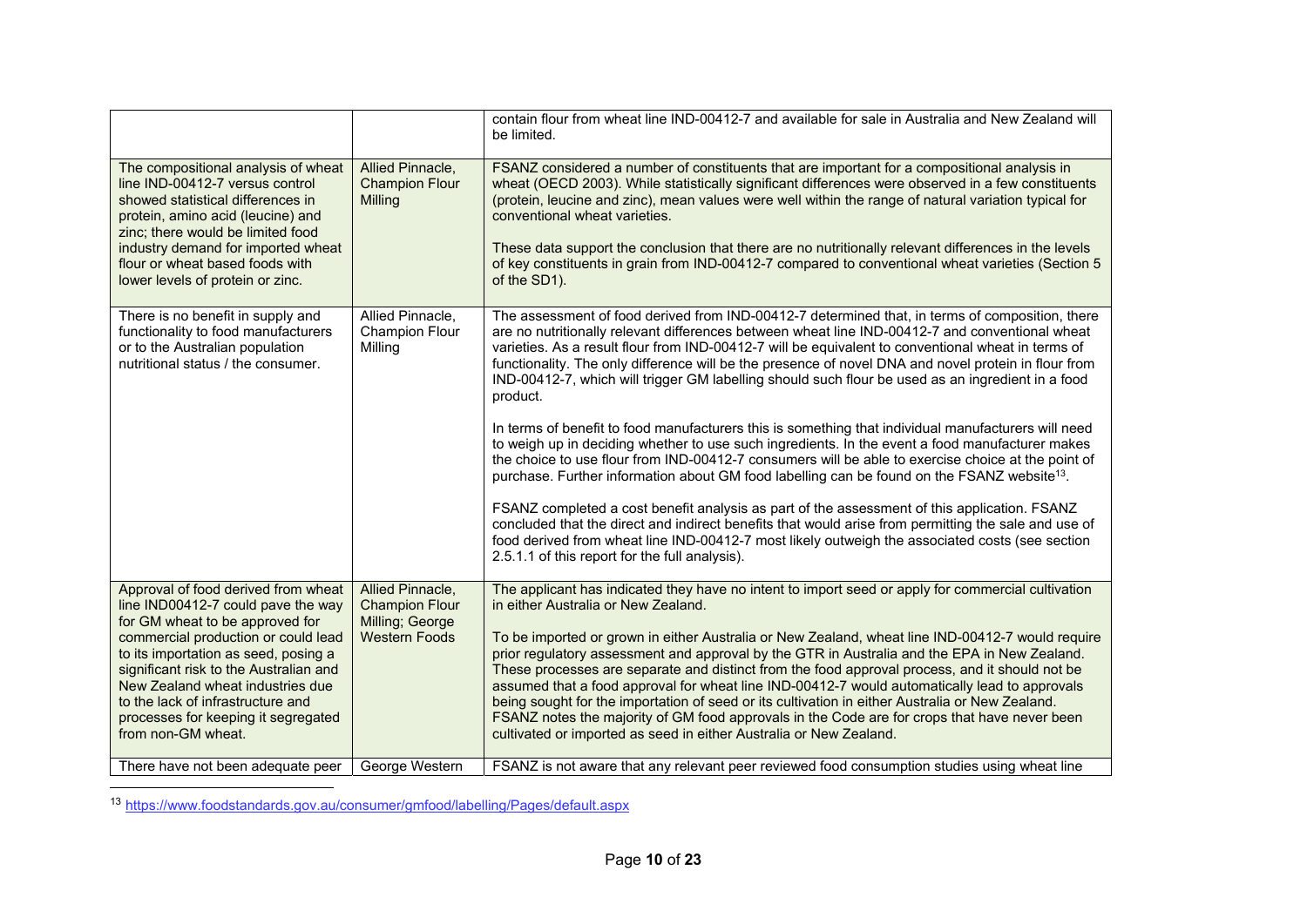| reviewed food consumption studies<br>to demonstrate that no risk of harm<br>arises for consumers. | Foods | IND-00412-7 exist. Such studies are not routinely required by FSANZ because a scientifically-<br>informed comparative assessment of a GM food with its conventional counterpart is considered<br>sufficient to identify any potential safety concerns. For most GM foods, food consumption studies |
|---------------------------------------------------------------------------------------------------|-------|----------------------------------------------------------------------------------------------------------------------------------------------------------------------------------------------------------------------------------------------------------------------------------------------------|
|                                                                                                   |       | are unlikely to contribute any further useful information.                                                                                                                                                                                                                                         |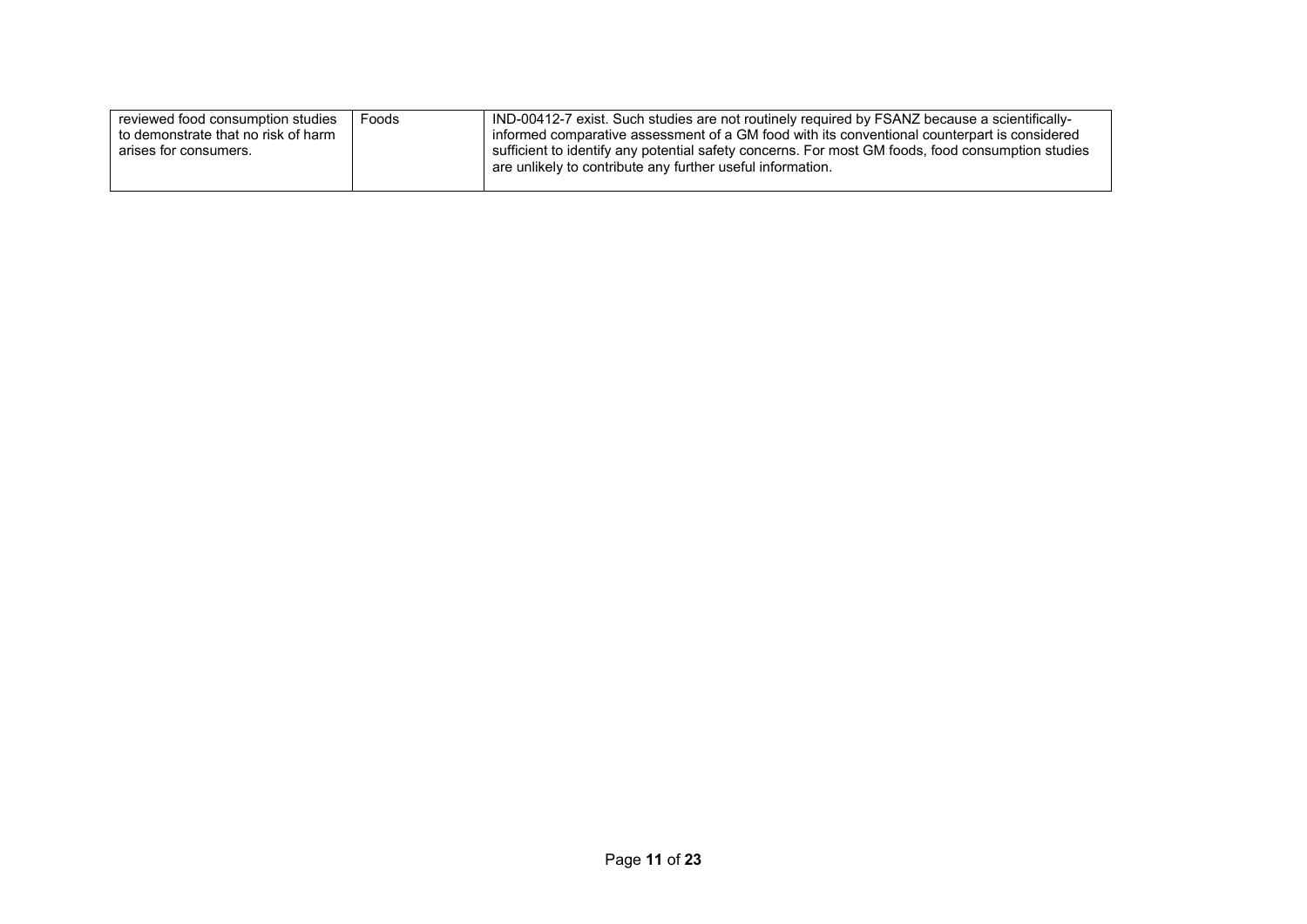# **2.2 Safety assessment**

The safety assessment of wheat line IND-00412-7 is provided in Supporting Document 1 (SD1) and included the following key elements:

- a characterisation of the transferred genetic material
- characterisation of novel nucleic acids and protein in the whole food
- detailed compositional analyses
- evaluation of intended and unintended changes
- assessment of newly expressed proteins for potential allergenicity and toxicity.

In conducting the safety assessment, FSANZ considered information from a variety of sources including, but not limited to, a data package provided by the applicant (application and study reports), the scientific literature and other applications.

The safety assessment of wheat line IND-00412-7 was restricted to human food safety and nutritional issues. No potential public health and safety concerns have been identified.

Based on the data provided in the present application and other available information, food derived from wheat line IND-00412-7 is considered to be as safe for human consumption as food derived from non-GM wheat cultivars.

The assessment did not address any risks to the environment that may occur as the result of growing wheat line IND-00412-7, or any risks to animals that may consume feed derived from wheat line IND-00412-7. Potential risks to the environment would be considered in the event that permission was sought to cultivate wheat line IND-00412-7 or import viable seeds into Australia or New Zealand. In this case, separate regulatory assessment would be undertaken by the GTR in Australia and by the EPA in New Zealand. Where GM crops are intended for cultivation overseas, as is the case for wheat line IND-00412-7, such risk assessments would be undertaken in the country or countries where they are to be grown (e.g. see Table 2).

## **2.3 Risk management**

## **2.3.1 Regulatory approval**

Wheat line IND-00412-7 is a GM food for Code purposes as it is developed from 'an organism that has been modified using gene technology'. The approved draft variation lists wheat line IND-00412-7 in the table to subsection S26—3(4). Following gazettal, this will provide permission for the sale and use of food derived from wheat line IND-00412-7 as a GM food in accordance with the Code.

#### **2.3.2 Labelling**

In accordance with the labelling provisions in Standard 1.5.2 (see Section 1.3 of this Report), food for sale derived from a GM food, such as wheat line IND-00412-7, is required to be labelled as 'genetically modified' if (among other things) the GM food:

- contains novel DNA or novel protein; or
- $\bullet$  is listed in subsections S26—3(2), 2(A) or (3) of Schedule 26 as being subject to the condition that the labelling must comply with section 1.5.2—4 of Standard 1.5.2 (such food has altered characteristics). FSANZ has determined that food derived from wheat line IND-00412-7 does not have altered characteristics.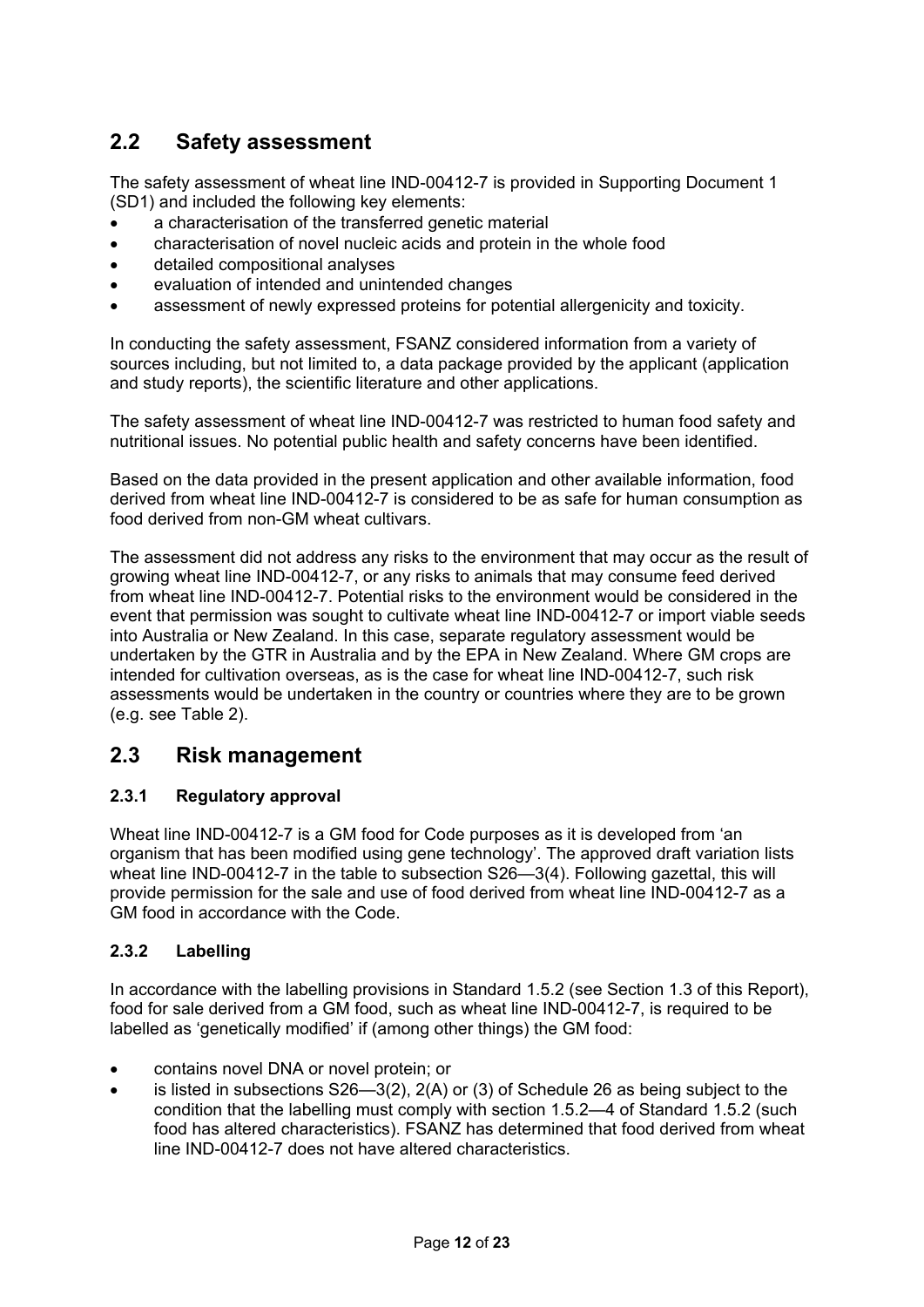As noted in Section 1.2 of this report, food derived from wheat line IND-00412-7 may enter the Australian and New Zealand food supply as imported food products for sale such as flour, bread, pasta, biscuits and other baked products. These products will contain novel DNA or novel protein and the wheat ingredient will need to be labelled 'genetically modified'. The labelling requirement will not apply to highly refined foods made from this wheat (for example, ethanol) if they do not contain novel DNA or novel protein.

The requirements for labelling as 'genetically modified' differ depending on whether the GM food is an ingredient of the food for sale or not. For example, wheat flour derived from wheat line IND-00412-7 that is for retail sale will require the labelling statement. However, FSANZ notes products derived from wheat line IND-00412-7 may be used to manufacture a food that is not itself a food for sale, but is used as an ingredient in foods for retail sale or in a food sold to a caterer (for example, wheat flour derived from wheat line IND-00412-7 is used to make a sauce then used as an ingredient in a 'ready meal'). As such, these ingredients will not be GM foods and will not be subject to labelling requirements set out in section 1.5.2—4.

Should viable seeds be approved in Australia and/or New Zealand (see Section 1.2 of this report), future products for sale may include wheat seeds (known as 'wheat berries') which can be used in salads and cereals or, when germinated, can be consumed as sprouts or wheat grass. The requirement for the labelling statement 'genetically modified' will apply to these foods. If the food for sale was not in a package (for example, wheat grass was used as an ingredient in a juice that is made and packaged on the premises from which it is sold), the information will need to be stated in labelling that accompanies the food or is displayed in connection with the display of the food.

## **2.3.3 Detection methodology**

An Expert Advisory Group (EAG) involving laboratory personnel and representatives of the Australian and New Zealand jurisdictions was formed by the Food Regulation Standing Committee's Implementation Sub-Committee14 to identify and evaluate appropriate methods of analysis associated with all applications to FSANZ, including those applications for food produced using gene technology (GM applications).

The EAG indicated that for GM applications, the full DNA sequence of the insert and adjacent genomic DNA are sufficient data to be provided for analytical purposes. Using this information, any DNA analytical laboratory would have the capability to develop a PCRbased detection method. This sequence information was supplied by the applicant for A1232.

## **2.3.4 Trade considerations**

-

The applicant has indicated there is no intention to apply for commercial cultivation of wheat line IND-00412-7 in Australia or New Zealand. If cultivation were sought, it would require independent assessment and approval by the GTR or EPA. Providing permission for growing and / or distribution of wheat line IND-00412-7 overseas is the responsibility of local regulatory agencies in the respective countries.

Although wheat line IND-00412-7 is not likely to be grown or sold in Australia or New Zealand, flour from IND-00412-7 may be present in imported consignments of wheat flour. In 2019, Australia and New Zealand imported approximately 29,172 and 19,712 tonnes of wheat flour, respectively (FAOSTAT 2019). While wheat line IND-00412-7 is not currently grown overseas on a commercial scale, flour from this line may in the future be present in imports to Australia and New Zealand. A permission in the Code for food derived from wheat line IND-00412-7 is necessary to facilitate trade and ensure the ongoing supply of wheat

<sup>&</sup>lt;sup>14</sup> Now known as the Implementation Subcommittee for Food Regulation.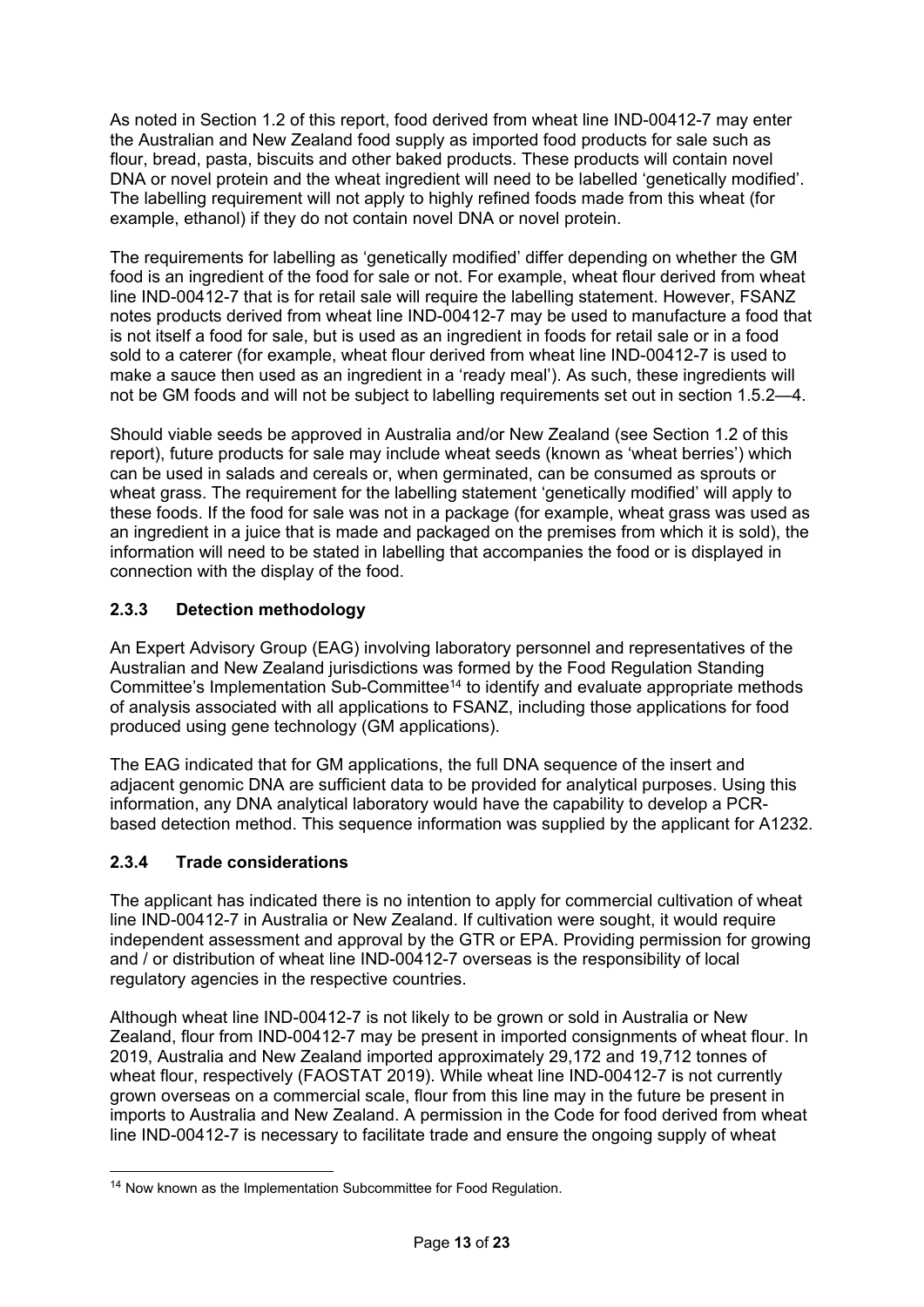flour into Australia and New Zealand.

It should be noted that uncooked and unprocessed IND-00412-7 whole grain could not be imported into Australia or New Zealand without assessment and approval by the GTR or EPA. This is because the presence of a viable embryo means the wheat could be germinated i.e. would be regarded as a viable genetically modified organism. Imported whole grain would also need to meet biosecurity requirements in Australia and New Zealand.

World Trade Organization (WTO) obligations are covered in Section 2.4.2 of this report.

## **2.4 Risk communication**

## **2.4.1 Consultation**

Consultation is a key part of FSANZ's standards development process.

The process by which FSANZ considers standards matters is open, accountable, consultative and transparent. Public submissions are requested to obtain the views of interested parties on issues raised by the application and the impacts of regulatory options.

Public submissions were invited on a draft variation which was released for public comment between 6 December 2021 and 31 January 2022. The call for submissions was notified via the FSANZ Notification Circular, media release, FSANZ's social media tools and Food Standards News. Subscribers and interested parties were also notified.

FSANZ acknowledges the time taken by individuals and organisations to make submissions on this application. Every submission on this application was considered as part of the decision making process by FSANZ. All comments are valued and contribute to the rigour of our assessment.

Documents relating to Application A1232, including submissions received, are available on the FSANZ website<sup>15</sup>.

## **2.4.2 World Trade Organization (WTO)**

As members of the WTO, Australia and New Zealand are obliged to notify WTO members where proposed mandatory regulatory measures are inconsistent with any existing or imminent international standards and the proposed measure may have a significant effect on trade.

There are no relevant international standards and amending the Code to permit food derived from wheat line IND-00412-7 is unlikely to have a significant effect on international trade. Therefore, a notification to the WTO under Australia's and New Zealand's obligations under the WTO Technical Barriers to Trade or application of Sanitary and Phytosanitary Measures Agreement was not considered necessary.

## **2.5 FSANZ Act assessment requirements**

When assessing this application and the subsequent development of a food regulatory measure, FSANZ has had regard to the following matters in section 29 of the FSANZ Act.

-

<sup>15</sup> https://www.foodstandards.gov.au/code/applications/Pages/A1232-

<sup>%20</sup>Food%20derived%20from%20drought-tolerant%20and%20herbicide-

tolerant%20wheat%20line%20IND-00412-7%E2%80%99.aspx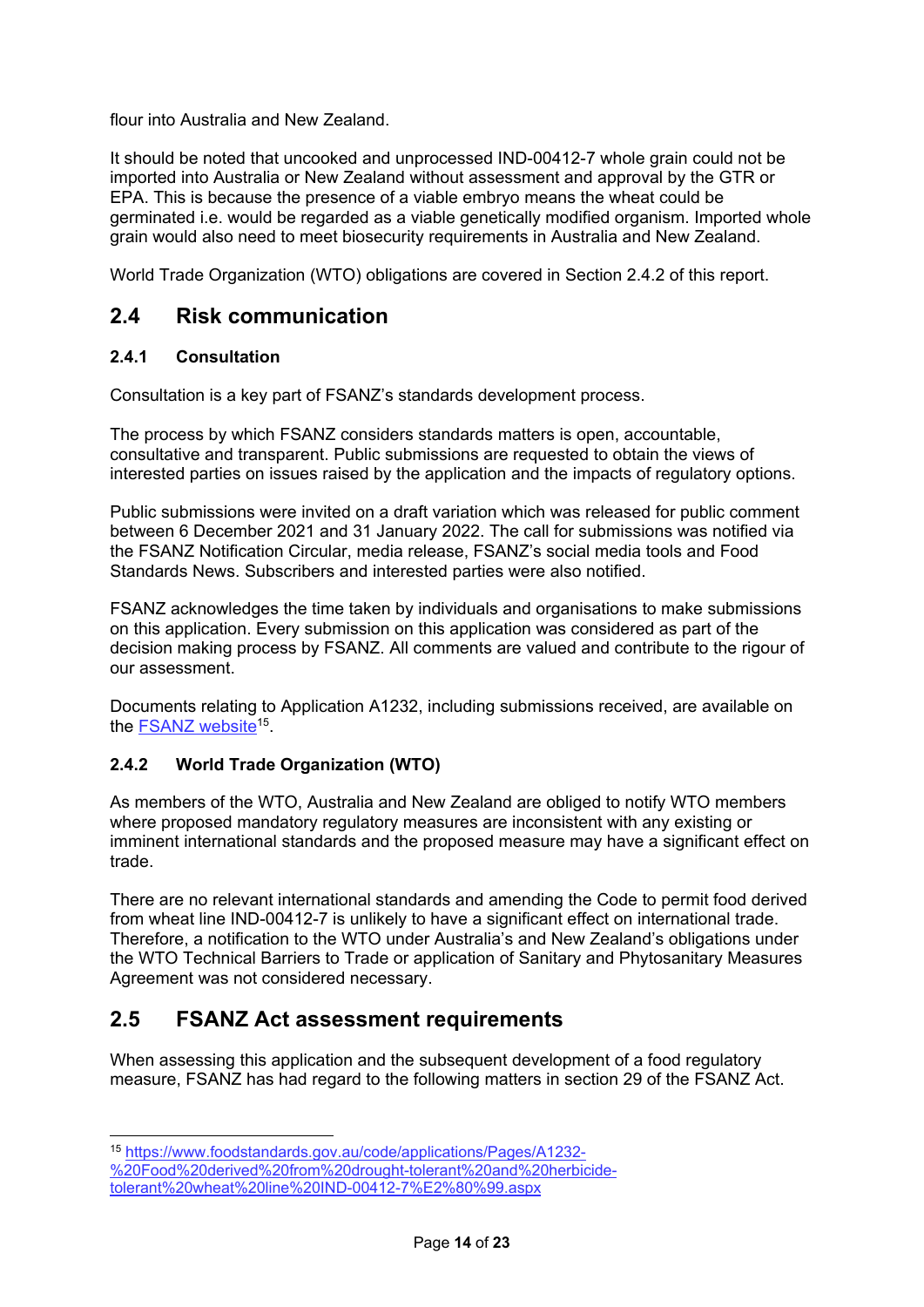## **2.5.1 Section 29**

When assessing this application and the subsequent development of a food regulatory measure, FSANZ had regard to the following matters in section 29 of the FSANZ Act:

#### *2.5.1.1 Consideration of costs and benefits*

The Office of Best Practice Regulation (OBPR) granted FSANZ a standing exemption from the requirement to develop a Regulatory Impact Statement for permitting new GM foods (OBPR correspondence dated 24 November 2010, reference 12065). This standing exemption was provided as varying Schedule 26 is a consequential change of maintaining a permitted schedule of GM foods. Additionally, permitting new GM foods is deregulatory as using the gene technology will be voluntary if this application is approved. This standing exemption relates to the introduction of a food to the food supply that has been determined to be safe.

FSANZ, however, gave consideration to the costs and benefits that may arise from the proposed measure for the purposes of meeting FSANZ Act considerations. The FSANZ Act requires FSANZ to have regard to whether costs that would arise from the proposed measure outweigh the direct and indirect benefits to the community, government or industry that would arise from the proposed measure (paragraph 29(2)(a)).

The purpose of FSANZ's consideration was to determine if the community, government, and industry as a whole is likely to benefit, on balance, from a move from the status quo (where the status quo was rejecting the application). This analysis considers permitting the sale and use of food derived from wheat line IND-00412-7.

The consideration of the costs and benefits in this section is not intended to be an exhaustive, quantitative economic analysis of the proposed measures. In fact, most of the effects that were considered could not easily be assigned a dollar value. Rather, the assessment seeks to highlight the likely positives and negatives of moving away from the status quo by permitting the sale and use of food derived from wheat line IND-00412-7.

*Costs and benefits of permitting the sale and use of food derived from wheat line IND-00412- 7*

The sale and use of foods derived from wheat line IND-00412-7 would be permitted under the Code, allowing broader market access and increased choice in raw materials. For those food products containing novel DNA or novel protein from wheat line IND-00412-7, labelling is required to assist consumers wishing to avoid these products to do so.

Due to the voluntary nature of the permission, manufacturers and retailers would only engage with foods derived from wheat line IND-00412-7, where they believe a net benefit exists for them. Part of any cost savings to industry may be passed onto consumers.

There may be small and likely inconsequential costs of monitoring an extra GM food ingredient for regulators to ensure compliance with labelling requirements.

During the Call for Submissions, certain submitters raised concerns about human health effects, including from unintentional unknown proteins being produced in the wheat grain from wheat line IND-00412-7 and herbicide tolerance.

FSANZ's assessment is that both the wheat line IND-00412-7 itself and the possibility of unknown proteins represent very low allergen or toxicity risks to human health. Residues of agricultural and veterinary chemicals can only legally be present on food if they comply with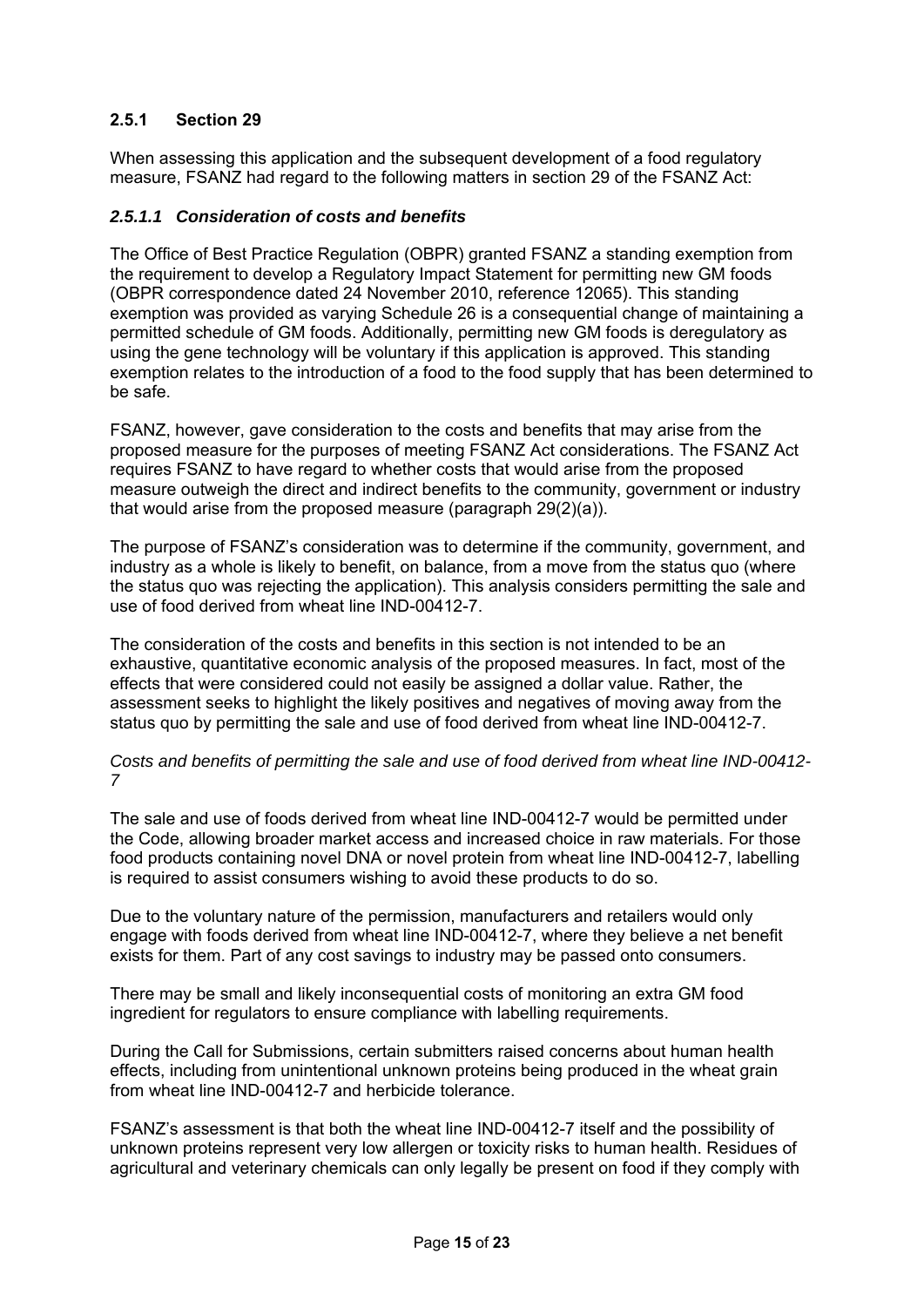maximum residue limits (MRLs). MRLs specify how much residue is allowed to remain in a harvested crop after the chemical has been sprayed and ensures that residue levels are kept as low as possible. The same MRL applies whether the food comes from a non-GM or GM crop.

Two industry submitters also expressed concerns of a potential longer-term reputational risk caused by unintentional contamination of genetically modified wheat in non-GM grains, wheat, feed and food industries. They argued this may damage the "clean, green" reputation of Australia's and New Zealand's wheat industries. Given that approval to cultivate or import seed from wheat line IND-00412-7 has not yet been sought or obtained, the relatively low volume of wheat flour imports to Australia-New Zealand, and the low risk of harm from food derived from wheat line IND-00412-7, FSANZ believes that any reputational risk to industry is low.

#### *Conclusions from cost benefit considerations*

FSANZ's assessment remains that the direct and indirect benefits that would arise from permitting the sale and use of food derived from wheat line IND-00412-7, most likely outweigh the associated costs.

#### *2.5.1.2 Other measures*

There are no other measures (whether available to FSANZ or not) that would be more costeffective than varying Schedule 26 as a result of the Application A1232.

### *2.5.1.3 Any relevant New Zealand standards*

The relevant standards apply in both Australia and New Zealand. There are no relevant New Zealand only Standards.

#### *2.5.1.4 Any other relevant matters*

The applicant has submitted applications for regulatory approval of wheat line IND-00412-7 to a number of other countries, listed in Table 2.

Cultivation (environmental release) in Australia or New Zealand would require independent assessment and approval by the GTR and New Zealand EPA, respectively.

#### **Table 2: List of countries to whom applications for regulatory approval of wheat line IND-00412-7 have been submitted**

| <b>Country</b> | <b>Agency</b>                                                                     | <b>Type of approval</b><br>sought     | <b>Status</b> |
|----------------|-----------------------------------------------------------------------------------|---------------------------------------|---------------|
| Argentina      | Ministerio de<br>Ganadería<br>Agricultura y Pesca<br>(MAGyP)                      | Environmental release, food<br>& feed | Approved      |
| <b>Brazil</b>  | <b>National Biosafety</b><br>Commission<br>(CTNBio)                               | Food & feed                           | Approved      |
| Colombia       | Instituto Nacional<br>de Vigilancia de<br>Medicamentos y<br>Alimentos<br>(INVIMA) | Food                                  | Approved      |
|                | Instituto<br>Colombiano<br>Agropecuario<br>(ICA)                                  | Feed                                  | Approved      |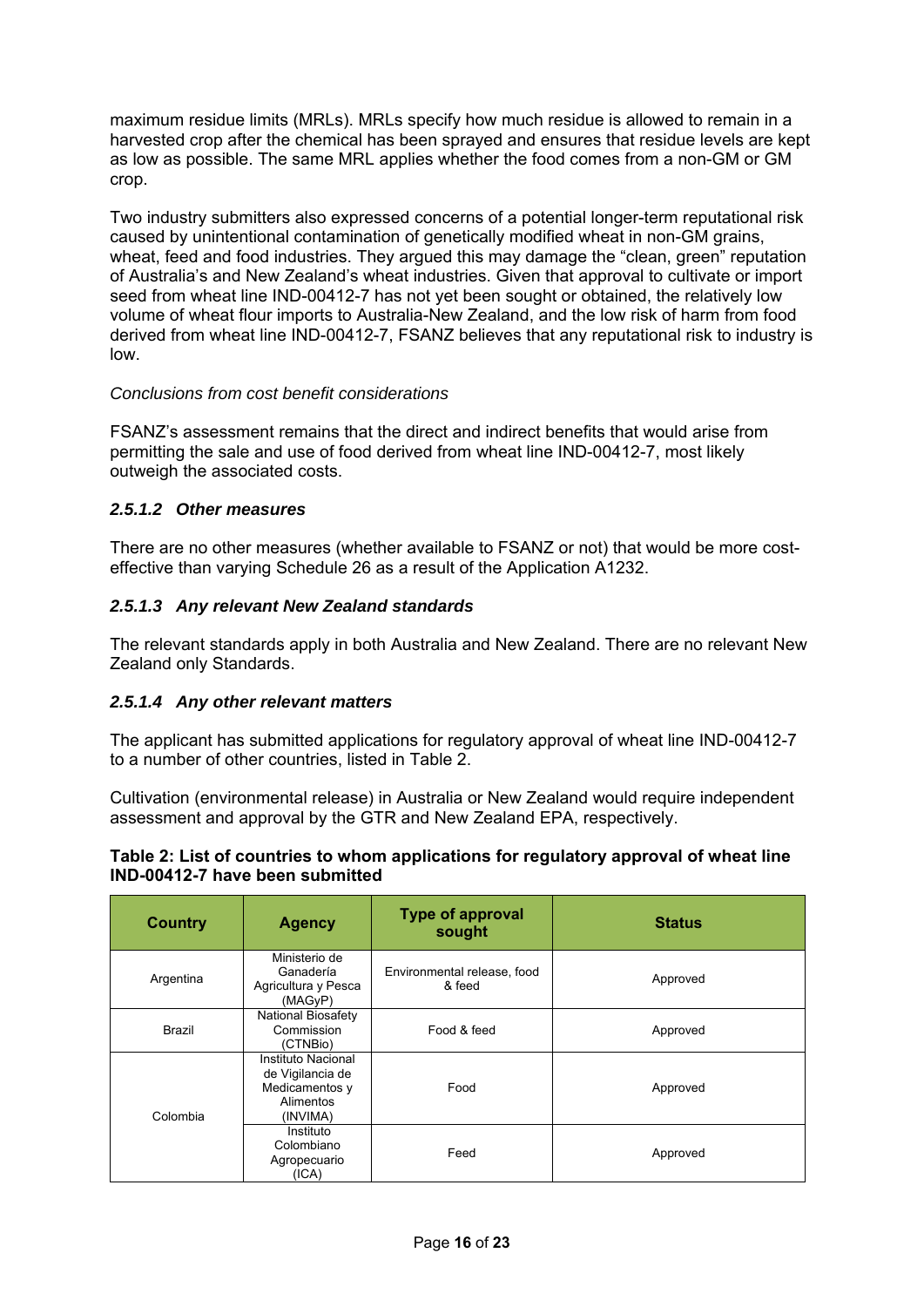| Indonesia            | National Agency of<br>Drug and Food<br>Control                                             | Food                                       | Submitted |
|----------------------|--------------------------------------------------------------------------------------------|--------------------------------------------|-----------|
|                      | Ministry of<br>Agriculture                                                                 | Feed                                       | Submitted |
| Paraguay             | The National<br>Commission of<br>Agricultural and<br><b>Forestry Biosafety</b><br>(CONBIO) | Environmental release, food<br>& feed      | Submitted |
| South Africa         | Department of<br>Agriculture, Land<br>Reform & Rural<br>Development                        | Food & feed                                | Submitted |
| <b>United States</b> | <b>United States</b><br>Department of<br>Agriculture (USDA)                                | Determination of<br>nonregulated<br>status | Submitted |
|                      | Food and Drug<br>Administration<br>(FDA)                                                   | Food & feed                                | Submitted |
| Uruguay              | Ministerio de<br>Ganadería,<br>Agricultura y Pesca<br>(GNBio)                              | Environmental release, food<br>& feed      | Submitted |

Other relevant matters are considered below.

## **2.5.2. Subsection 18(1)**

FSANZ has also considered the three objectives in subsection 18(1) of the FSANZ Act during the assessment.

### *2.5.2.1 Protection of public health and safety*

FSANZ's assessment did not identify any public health and safety concerns with food derived from wheat line IND-00412-7. Based on the best available scientific evidence, including detailed studies provided by the applicant, FSANZ's assessment is that food derived from wheat line IND-00412-7 is considered to be as safe for human consumption as food derived from conventional non-GM wheat cultivars.

### *2.5.2.2 The provision of adequate information relating to food to enable consumers to make informed choices*

Existing labelling requirements for GM food will apply to food derived from wheat line IND-00412-7 in accordance with the Code to enable informed consumer choice (see Section 2.3.2 of this report). In addition, action is being taken to make information on genetic modification and GM foods more accessible to the public to facilitate better understanding, engagement and communication in relation to GM food (Table 1). For example, FSANZ has developed a number of fact sheets and videos on GM foods and GM food labelling16.

#### *2.5.2.3 The prevention of misleading or deceptive conduct*

The provision of DNA sequence information by the applicant (as described in Section 2.3.3 of this report) addresses this objective.

#### **2.5.3 Subsection 18(2) considerations**

FSANZ has also had regard to:

-

<sup>16</sup> Education materials on GM foods and GM food labelling (foodstandards.gov.au)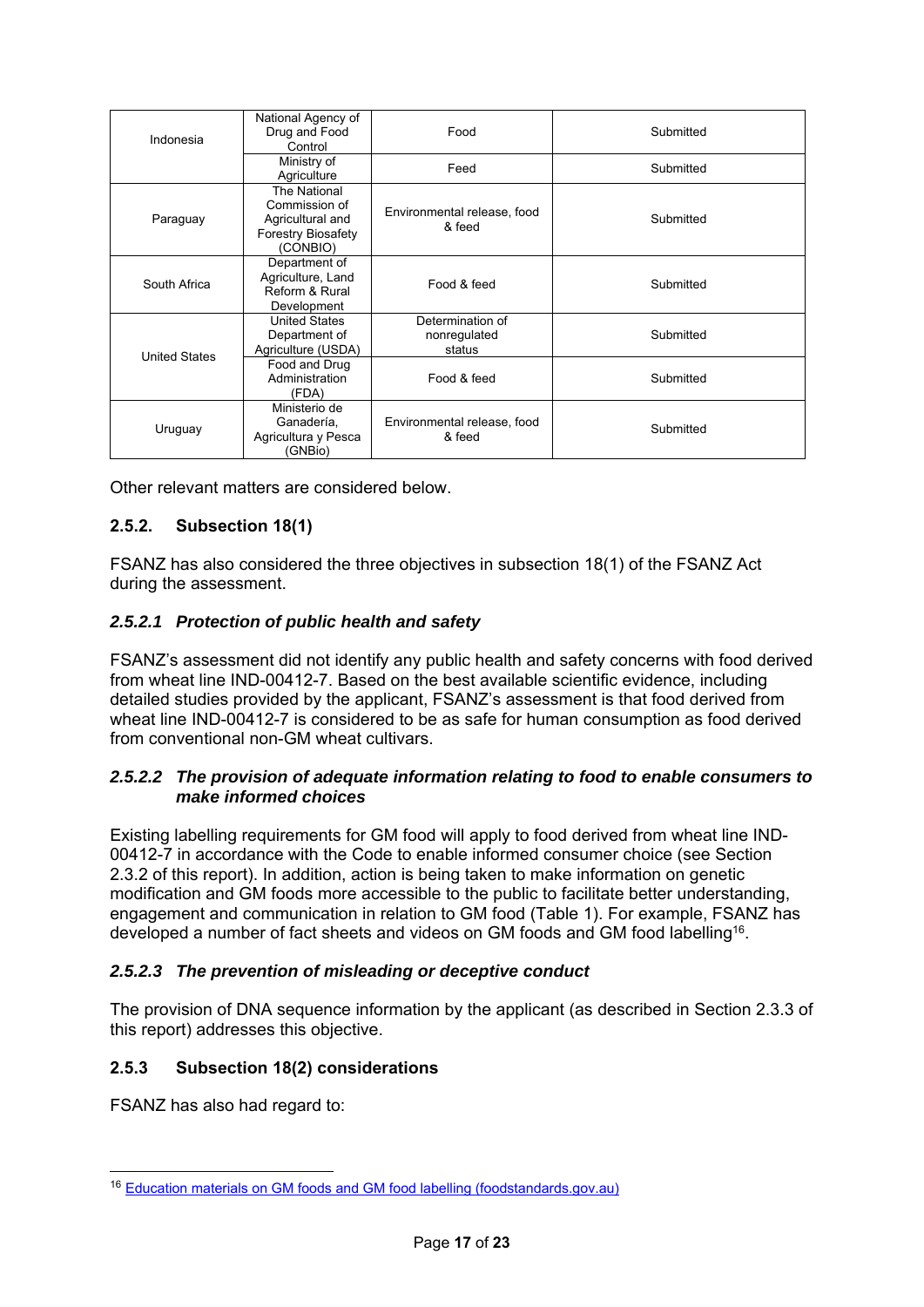#### **the need for standards to be based on risk analysis using the best available scientific evidence**

FSANZ's approach to the safety assessment of all GM foods applies concepts and principles outlined in the Codex Principles for the Risk Analysis of Foods derived from Biotechnology (Codex, 2009a). Based on these principles, the risk analysis undertaken for wheat line IND-00412-7 used the best scientific evidence available. The applicant submitted a comprehensive dossier of quality-assured raw experimental data. In addition to the information supplied by the applicant, other available resource material including published scientific literature and general technical information was used in the safety assessment.

#### **the promotion of consistency between domestic and international food standards**

There are no relevant international standards.

#### **the desirability of an efficient and internationally competitive food industry**

The inclusion of GM foods in the food supply, providing there are no safety concerns, allows for innovation by developers and a widening of the technological base for producing foods. Wheat line IND-00412-7 is a new food crop designed to provide growers with an additional tool to maintain crop productivity during conditions of low water availability.

#### **the promotion of fair trading in food**

Issues related to consumer information and safety are considered in Sections 2.2 and 2.3 of this report above.

#### **any written policy guidelines formulated by the Forum on Food Regulation**

There are no written policy guidelines.

# **3 Draft variation**

The approved draft variation to the Code is at Attachment A and is intended to take effect on the date of gazettal.

An explanatory statement is at Attachment B. An explanatory statement is required to accompany an instrument if it is lodged on the Federal Register of Legislation.

# **4 References**

Codex (2009) Principles for the risk analysis of foods derived from modern biotechnology. CAC/GL 44- 2003. Codex Alimentarius Commission, Rome. http://www.fao.org/3/a1554e/a1554e00.htm

FSANZ (2019) Final report – Review of food derived using new breeding techniques. https://www.foodstandards.gov.au/consumer/gmfood/Documents/NBT%20Final%20report.pdf

Herman RA, Price WD (2013) Unintended Compositional Changes in Genetically Modified (GM) Crops: 20 Years of Research. J. Agric. Food Chem 61(48):11695–11701

Ladics GS, Bartholomaeus A (2015) Genetic basis and detection of unintended effects in genetically modified crop plants. Transgenic Res 24:587–603

OECD (2003a). Consensus document on compositional considerations for new varieties of bread wheat (Triticum aestivum): key food and feed nutrients, anti-nutrients and toxicants. ENV/JM/MONO(2003). Series on Harmonization of Regulatory Oversight in Biotechnology. Environment Directorate. Organisation for Economic Co-operation and Development. Paris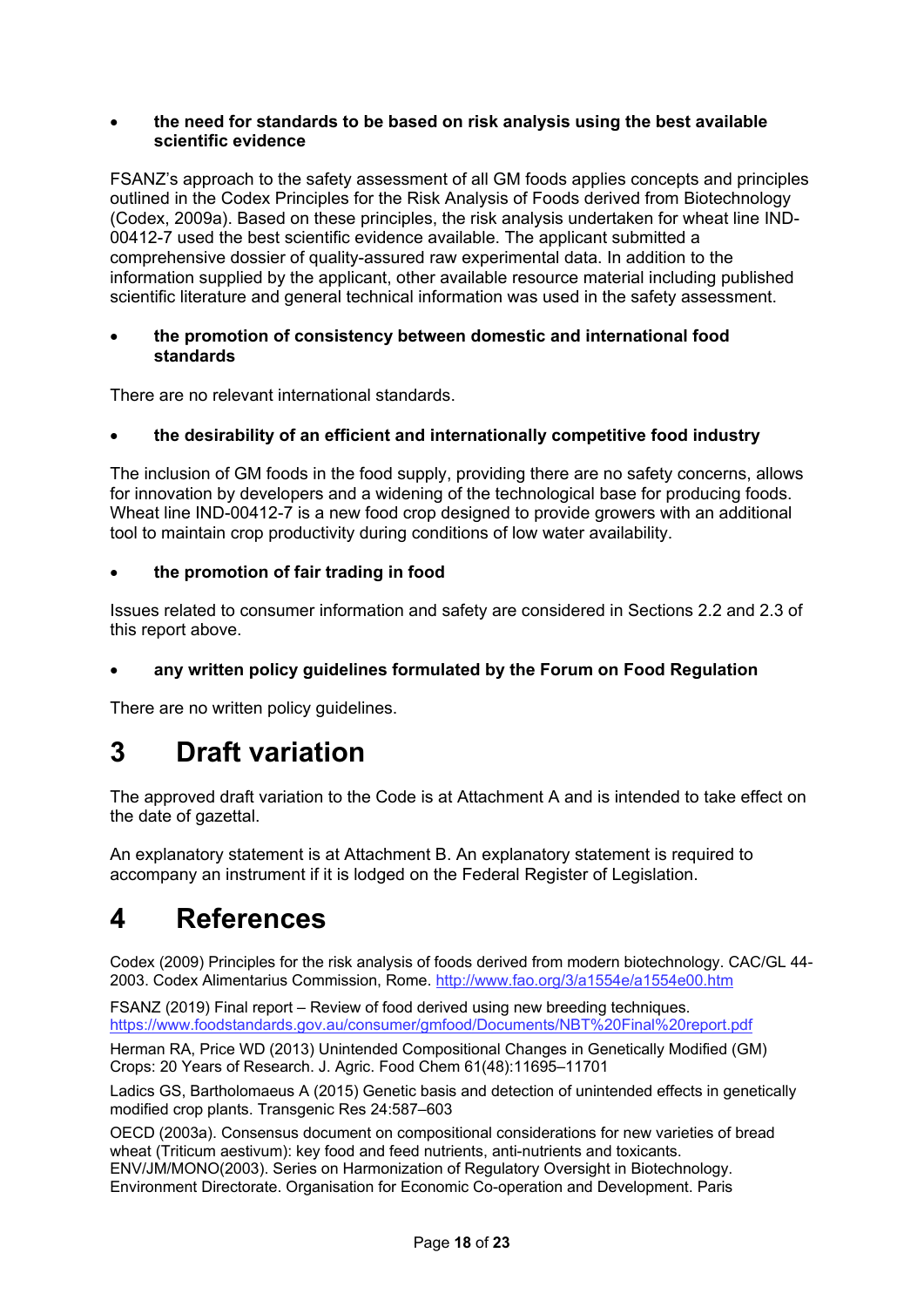#### https://www.oecd.org/env/ehs/biotrack/46815206.pdf

Ricroch AE (2013) Assessment of GE food safety using '-omics' techniques and long-term animal feeding studies. N Biotechnol 30(4):349–354

## **Attachments**

- A. Approved draft variation to the *Australia New Zealand Food Standards Code*
- **Explanatory Statement**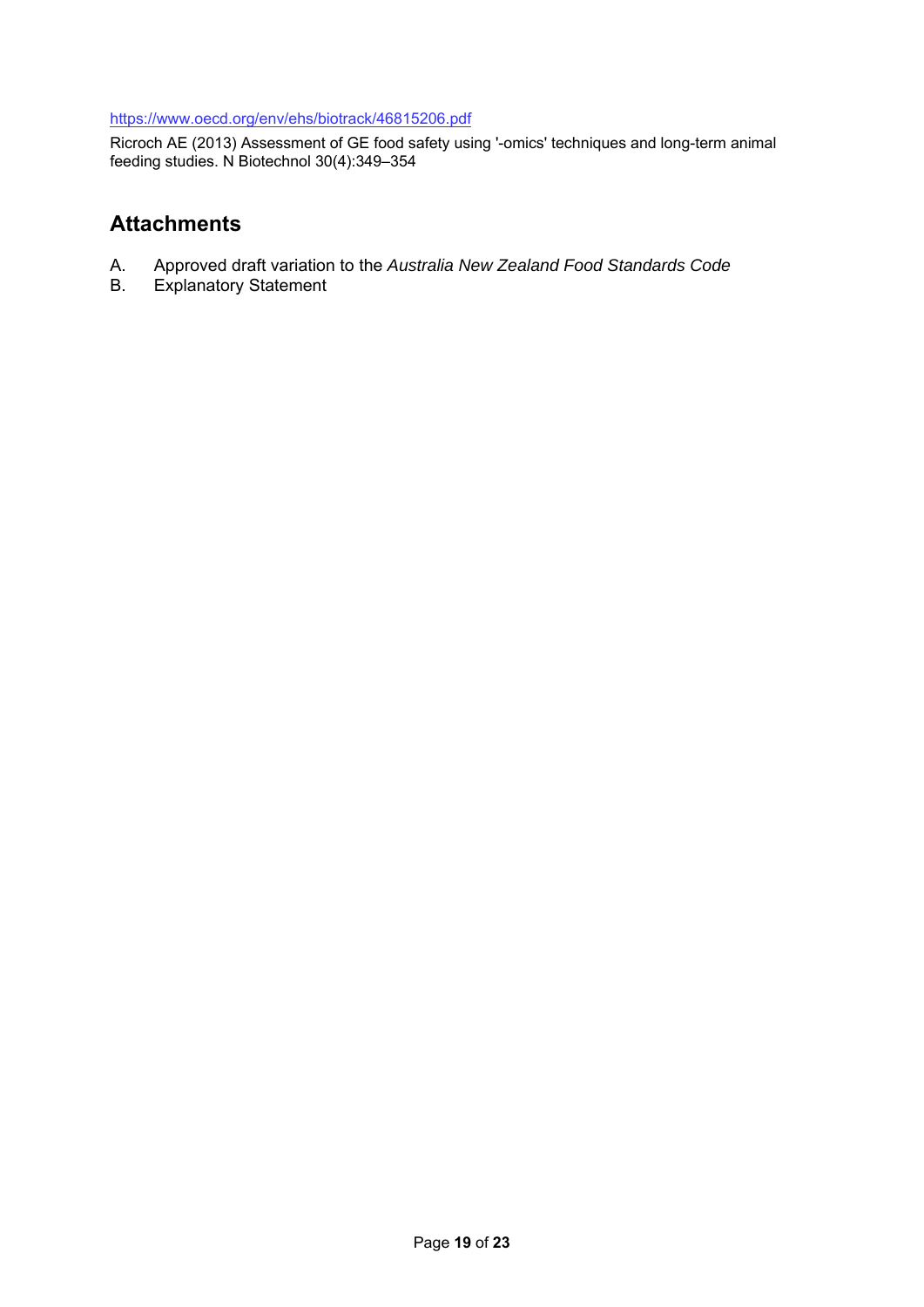## **Attachment A – Approved draft variation to the** *Australia New Zealand Food Standards Code*



#### **Food Standards (Application A1232 – Food derived from drought-tolerant and herbicidetolerant wheat line IND-00412-7) Variation**

The Board of Food Standards Australia New Zealand gives notice of the making of this variation under section 92 of the *Food Standards Australia New Zealand Act 1991*. The variation commences on the date specified in clause 3 of the variation.

Dated [To be completed by the delegate]

Christel Leemhuis Delegate of the Board of Food Standards Australia New Zealand

#### **Note:**

This variation will be published in the Commonwealth of Australia Gazette No. FSC XX on XX Month 20XX. This means that this date is the gazettal date for the purposes of clause 3 of the variation.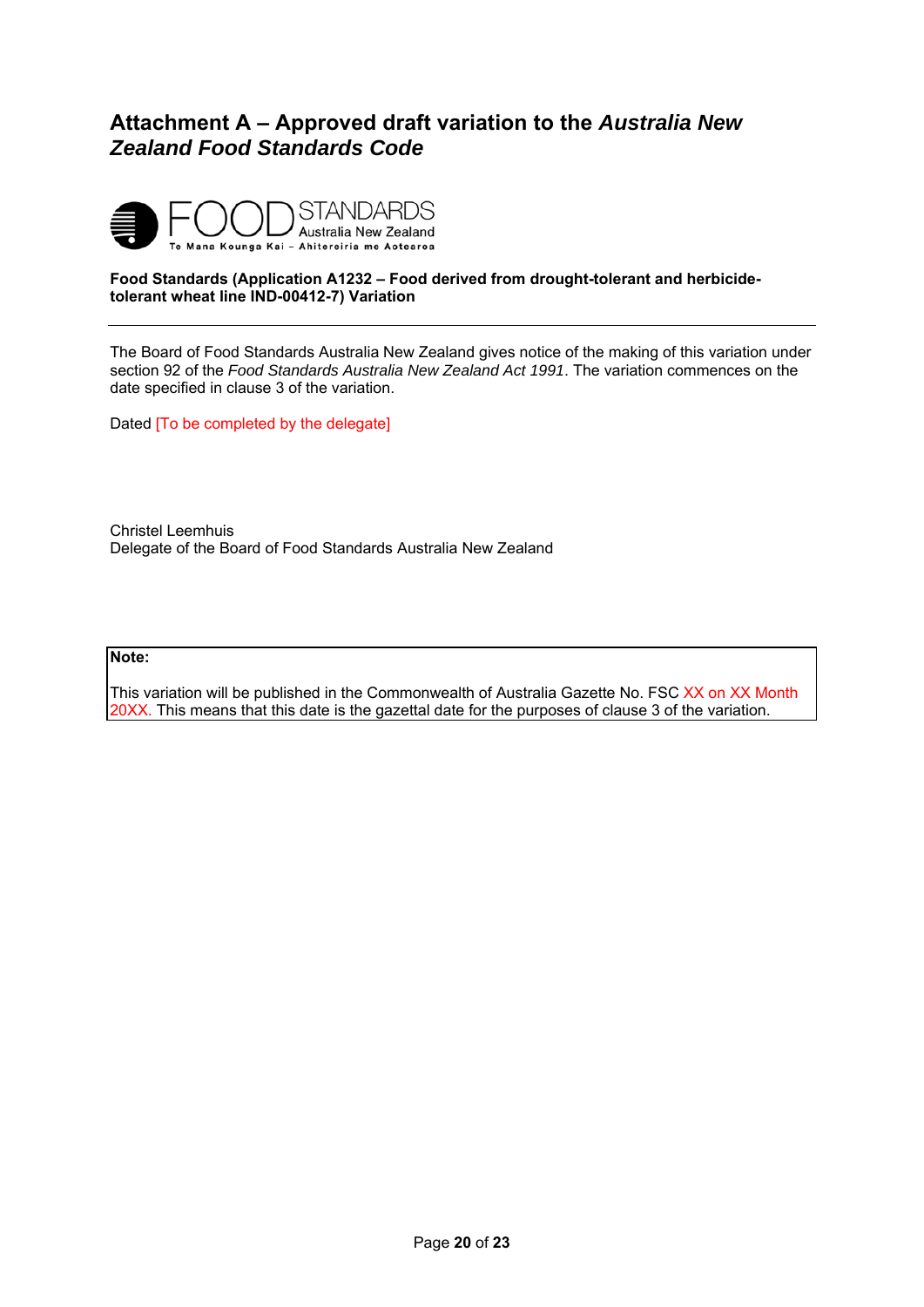#### **1 Name**

This instrument is the *Food Standards (Application A1232 – Food derived from drought-tolerant and herbicide-tolerant wheat line IND-00412-7) Variation*.

#### **2 Variation to a Standard in the** *Australia New Zealand Food Standards Code*

The Schedule varies a Standard in the *Australia New Zealand Food Standards Code*.

#### **3 Commencement**

The variation commences on the date of gazettal.

#### **Schedule**

#### **Schedule 26—Food produced using gene technology**

#### **[1] Subsection S26—3(4) (after table item 9)**

Insert:

**10 Wheat** (a) drought-tolerant and herbicide-tolerant wheat line IND-00412-7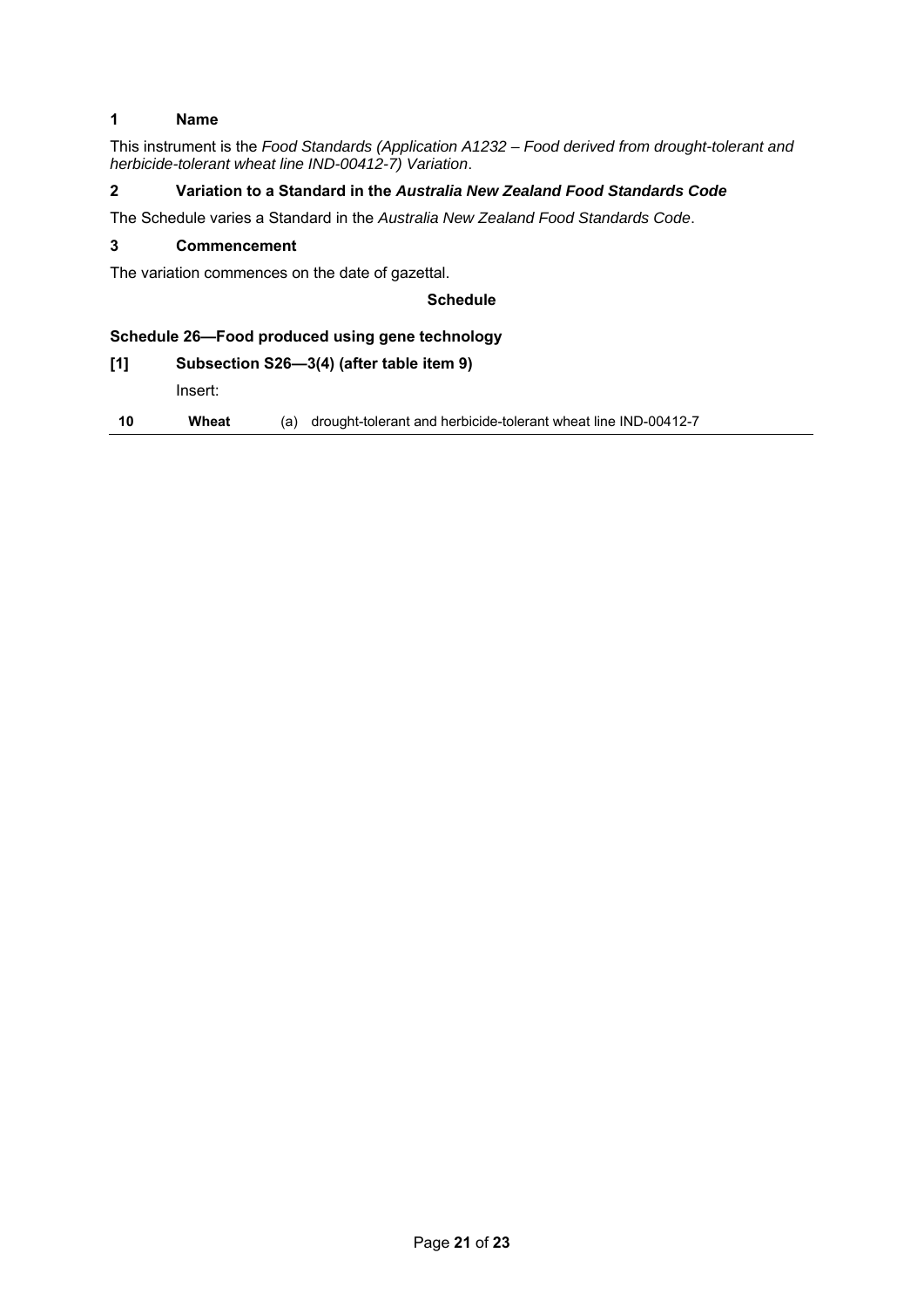# **Attachment B – Explanatory Statement**

## **1. Authority**

Section 13 of the *Food Standards Australia New Zealand Act 1991* (the FSANZ Act) provides that the functions of Food Standards Australia New Zealand (the Authority) include the development of standards and variations of standards for inclusion in the *Australia New Zealand Food Standards Code* (the Code).

Division 1 of Part 3 of the FSANZ Act specifies that the Authority may accept applications for the development or variation of food regulatory measures, including standards. This Division also stipulates the procedure for considering an application for the development or variation of food regulatory measures.

The Authority accepted Application A1232 which seeks to permit the sale and use of food derived from a new food produced using gene technology (GM food) - wheat line IND-00412- 7. Wheat line IND-00412-7 has been genetically modified for tolerance to drought and to the herbicide glufosinate. The Authority considered the Application in accordance with Division 1 of Part 3 and has approved a draft variation.

Following consideration by the Food Ministers' Meeting (formerly the Australia and New Zealand Ministerial Forum on Food Regulation)<sup>17</sup>, section 92 of the FSANZ Act stipulates that the Authority must publish a notice about the standard or draft variation of a standard.

### **2. Variation is a legislative instrument**

The approved draft variation is a legislative instrument for the purposes of the *Legislation Act 2003* (see section 94 of the FSANZ Act) and is publicly available on the Federal Register of Legislation (www.legislation.gov.au).

This instrument is not subject to the disallowance or sunsetting provisions of the *Legislation Act 2003.* Subsections 44(1) and 54(1) of that Act provide that a legislative instrument is not disallowable or subject to sunsetting if the enabling legislation for the instrument (in this case, the FSANZ Act): (a) facilitates the establishment or operation of an intergovernmental scheme involving the Commonwealth and one or more States; and (b) authorises the instrument to be made for the purposes of the scheme. Regulation 11 of the *Legislation (Exemptions and other Matters) Regulation 2015* also exempts from sunsetting legislative instruments a primary purpose of which is to give effect to an international obligation of Australia.

The FSANZ Act gives effect to an intergovernmental agreement (the Food Regulation Agreement) and facilitates the establishment or operation of an intergovernmental scheme (national uniform food regulation). That Act also gives effect to Australia's obligations under an international agreement between Australia and New Zealand. For these purposes, the Act establishes the Authority to develop food standards for consideration and endorsement by the Food Ministers Meeting (FMM). The FMM is established under the Food Regulation Agreement and the international agreement between Australia and New Zealand, and consists of New Zealand, Commonwealth and State/Territory members. If endorsed by the FMM, the food standards on gazettal and registration are incorporated into and become part of Commonwealth, State and Territory and New Zealand food laws. These standards or instruments are then administered, applied and enforced by these jurisdictions' regulators as part of those food laws.

<sup>-</sup> $17$  The Forum name change took effect on 21 February 2021 following a decision by Ministers.